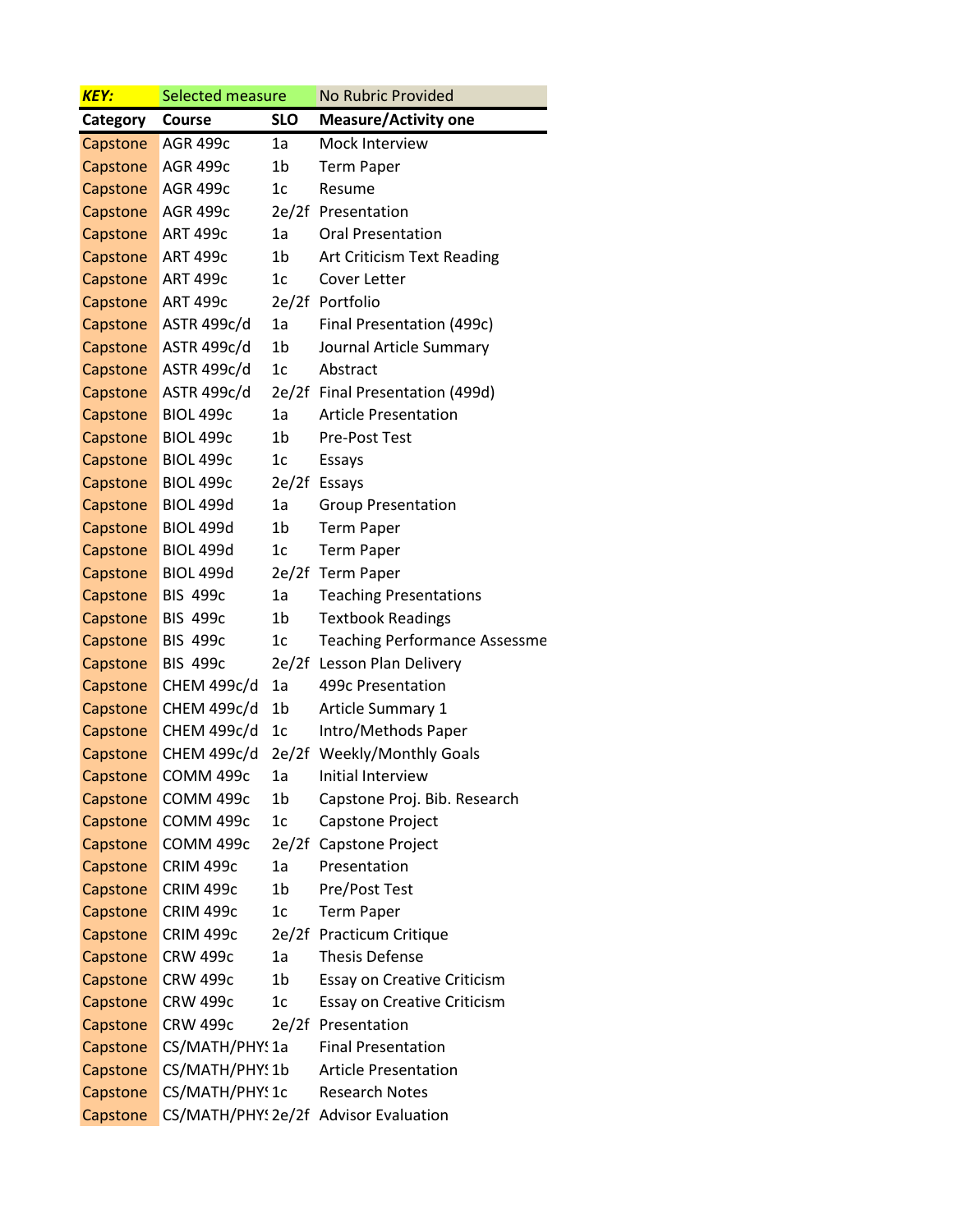| Capstone | CTMR 499c        | 1a             | <b>Conference Poster Presentation</b>     |
|----------|------------------|----------------|-------------------------------------------|
| Capstone | CTMR 499c        | 1b             | Literature Review                         |
| Capstone | CTMR 499c        | 1 <sub>c</sub> | <b>Position Paper</b>                     |
| Capstone | CTMR 499c        | 2e/2f          | Project                                   |
| Capstone | <b>DMS 499c</b>  | 1a             | <b>Case Study Presentations</b>           |
| Capstone | <b>DMS 499c</b>  | 1 <sub>b</sub> | Journal Article Pre/Post Test             |
| Capstone | <b>DMS 499c</b>  | 1c             | Case Study Research Papers                |
| Capstone | <b>DMS 499c</b>  |                | 2e/2f Case Study Research Papers          |
| Capstone | <b>EDEC 499c</b> | 1a             | <b>TPA Defense</b>                        |
| Capstone | <b>EDEC 499c</b> | 1 <sub>b</sub> | <b>Professional Resource Review</b>       |
| Capstone | <b>EDEC 499c</b> | 1 <sub>c</sub> | <b>Written Consultation Request</b>       |
| Capstone | <b>EDEC 499c</b> |                | 2e/2f TPA Unit                            |
| Capstone | EDEM 499c        | 1a             | <b>TPA Defense</b>                        |
| Capstone | EDEM 499c        | 1b             | Professional Resource Review              |
| Capstone | EDEM 499c        | 1c             | <b>Written Consultation Request</b>       |
| Capstone | EDEM 499c        |                | 2e/2f TPA Unit                            |
| Capstone | <b>ENG 499c</b>  | 1a             | <b>Research Presentation</b>              |
| Capstone | <b>ENG 499c</b>  | 1 <sub>b</sub> | Major Field Test                          |
| Capstone | <b>ENG 499c</b>  | 1 <sub>c</sub> | Literary Work Analysis                    |
| Capstone | <b>ENG 499c</b>  |                | 2e/2f Research Presentation               |
| Capstone | <b>ESS 499d</b>  | 1a             | <b>Teaching Unit Plan</b>                 |
| Capstone | <b>ESS 499d</b>  | 1 <sub>b</sub> | <b>Cloz Pre/Post Test</b>                 |
| Capstone | <b>ESS 499d</b>  | 1 <sub>c</sub> | <b>Final Project</b>                      |
| Capstone | <b>ESS 499d</b>  | 2e/2f          | <b>Final Project</b>                      |
| Capstone | <b>FRN 499c</b>  | 1a             | Discussion                                |
| Capstone | <b>FRN 499c</b>  | 1b             | Pre/Post Test                             |
| Capstone | <b>FRN 499c</b>  | 1 <sub>c</sub> | Research Paper                            |
| Capstone | <b>FRN 499c</b>  | 2e/2f          | Research Project                          |
|          |                  |                |                                           |
| Capstone | <b>GOVT 499c</b> | 1a             | Discussion                                |
| Capstone | <b>GOVT 499c</b> | 1b             | Pre/Post Test                             |
| Capstone | <b>GOVT 499c</b> | 1 <sub>c</sub> | <b>Written Assignments</b>                |
| Capstone | <b>GOVT 499c</b> | 2e/2f          | Project                                   |
| Capstone | <b>HIS 499c</b>  | 1a             | Readings/Discussion                       |
| Capstone | <b>HIS 499c</b>  | 1 <sub>b</sub> | Readings                                  |
| Capstone | <b>HIS 499c</b>  | 1c             | Historiography Paper                      |
| Capstone | <b>HIS 499c</b>  |                | 2e/2f Research Proposal                   |
| Capstone | <b>HIS 499d</b>  | 1a             | <b>Class Participation</b>                |
| Capstone | <b>HIS 499d</b>  | 1 <sub>b</sub> | Presentations                             |
| Capstone | <b>HIS 499d</b>  | 1 <sub>c</sub> | <b>Revised Lesson Plan</b>                |
| Capstone | <b>HIS 499d</b>  |                | 2e/2f Revised Lesson Plan                 |
| Capstone | <b>HLTH 499c</b> | 1a             | Presentations                             |
| Capstone | <b>HLTH 499c</b> | 1 <sub>b</sub> | <b>Book Report</b>                        |
| Capstone | HLTH 499c        | 1c             | Research Paper                            |
| Capstone | <b>HLTH 499c</b> |                | 2e/2f Portfolio                           |
| Capstone | <b>HPE 499c</b>  | 1a             | <b>Collaboration Project Presentation</b> |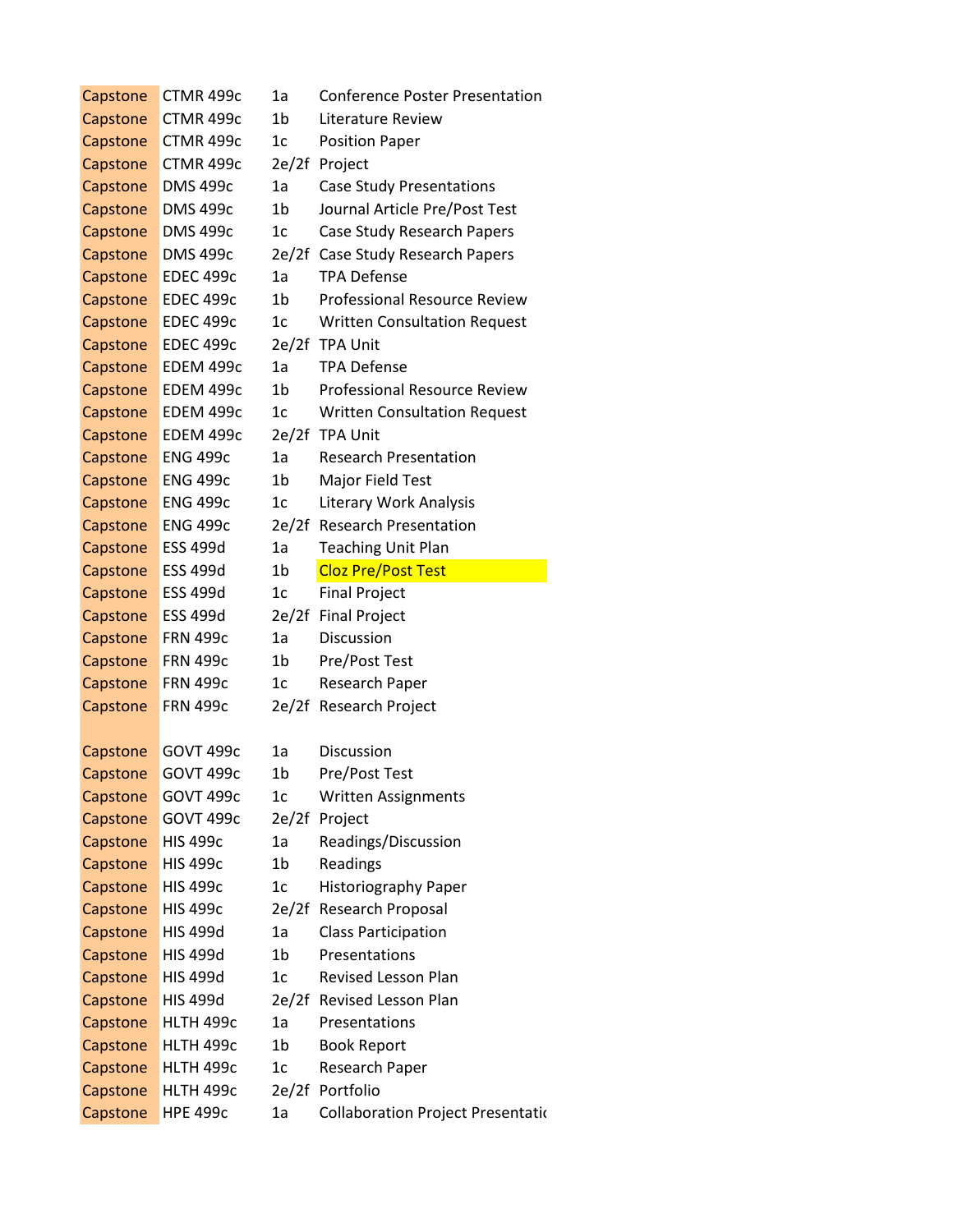| Capstone | <b>HPE 499c</b>     | 1b             | Professional and Certificaton Lit.   |
|----------|---------------------|----------------|--------------------------------------|
| Capstone | <b>HPE 499c</b>     | 1 <sub>c</sub> | <b>Collaborative Project</b>         |
| Capstone | <b>HPE 499c</b>     | 2e/2f          | Teacher Performance Assessmer        |
| Capstone | <b>IET 499c</b>     | 1a             | <b>Midterm Presentation</b>          |
| Capstone | <b>IET 499c</b>     | 1b             | Project                              |
| Capstone | <b>IET 499c</b>     | 1c             | <b>Problem/Solution Papers</b>       |
| Capstone | <b>IET 499c</b>     |                | 2e/2f Final Presentation             |
| Capstone | <b>IMS 499c</b>     | 1a             | <b>Individual Presentation</b>       |
| Capstone | <b>IMS 499c</b>     | 1b             | <b>Reading Assignment</b>            |
| Capstone | <b>IMS 499c</b>     | 1c             | Capstone Project                     |
| Capstone | <b>IMS 499c</b>     | 2e/2f          | Capstone Project                     |
| Capstone | <b>IST 499c</b>     | 1a             | Discussion                           |
| Capstone | <b>IST 499c</b>     | 1b             | Discussion                           |
| Capstone | <b>IST 499c</b>     | 1 <sub>c</sub> | Overseas Study Paper                 |
| Capstone | <b>IST 499c</b>     |                | 2e/2f Term Paper                     |
| Capstone | MNGT 499c           | 1a             | <b>Class Participation</b>           |
| Capstone | MNGT 499c           | 1b             | Learning Check-ups                   |
| Capstone | MNGT 499c           | 1c             | <b>Current Event Exercises</b>       |
| Capstone | MNGT 499c           |                | 2e/2f Capstone Simulation            |
| Capstone | <b>MSU 499c</b>     | 1a             | <b>Group Discussion</b>              |
|          |                     |                |                                      |
| Capstone | <b>MSU 499c</b>     | 1 <sub>b</sub> | Learning Styles Reading Assign.      |
| Capstone | <b>MSU 499c</b>     | 1 <sub>c</sub> | <b>Educational Autobiography</b>     |
| Capstone | <b>MSU 499c</b>     |                | 2e/2f Community Analysis             |
| Capstone | <b>MUSP 499c</b>    | 1a             | Recital                              |
| Capstone | <b>MUSP 499c</b>    | 1b             | Reading/Research                     |
| Capstone | <b>MUSP 499c</b>    | 1c             | Program Notes                        |
| Capstone | <b>MUSP 499c</b>    | 2e/2f          | Journal                              |
| Capstone | <b>NURB 498/9 C</b> | 1a             | <b>Discussion</b>                    |
| Capstone | <b>NURB 498/9 C</b> | 1b             | <b>Homework Reading Assignments</b>  |
| Capstone | <b>NURB 498/9 C</b> | 1 <sub>c</sub> | <b>Discussion Board Assignments</b>  |
| Capstone | <b>NURB 498/9 C</b> |                | 2e/2f Clinical Integration Paper     |
| Capstone | PHED 499d           | 1a             | <b>Exercise Presentation</b>         |
| Capstone | PHED 499d           | 1b             | <b>Textbook Readings</b>             |
| Capstone | PHED 499d           | 1 <sub>c</sub> | <b>Project Summary</b>               |
| Capstone | <b>PHED 499d</b>    |                | 2e/2f Exercise Performance Assessmer |
| Capstone | <b>PHIL 499c</b>    | 1a             | Presentation                         |
| Capstone | <b>PHIL 499c</b>    | 1 <sub>b</sub> | Pre/Post Test                        |
| Capstone | <b>PHIL 499c</b>    | 1c             | <b>Article Analysis</b>              |
| Capstone | <b>PHIL 499c</b>    |                | 2e/2f Article Analysis               |
| Capstone | <b>PLS 499c</b>     | 1a             | Presentation                         |
| Capstone | <b>PLS 499c</b>     | 1b             | Test                                 |
| Capstone | <b>PLS 499c</b>     | 1c             | Writen Coorespondence                |
| Capstone | <b>PLS 499c</b>     | 2e/2f          | <b>Test</b>                          |
| Capstone | PPOL 499c           | 1a             | Discussion                           |
| Capstone | PPOL 499c           | 1b             | <b>Writing Assignment</b>            |

 $\mathcal{L}^{\text{max}}_{\text{max}}$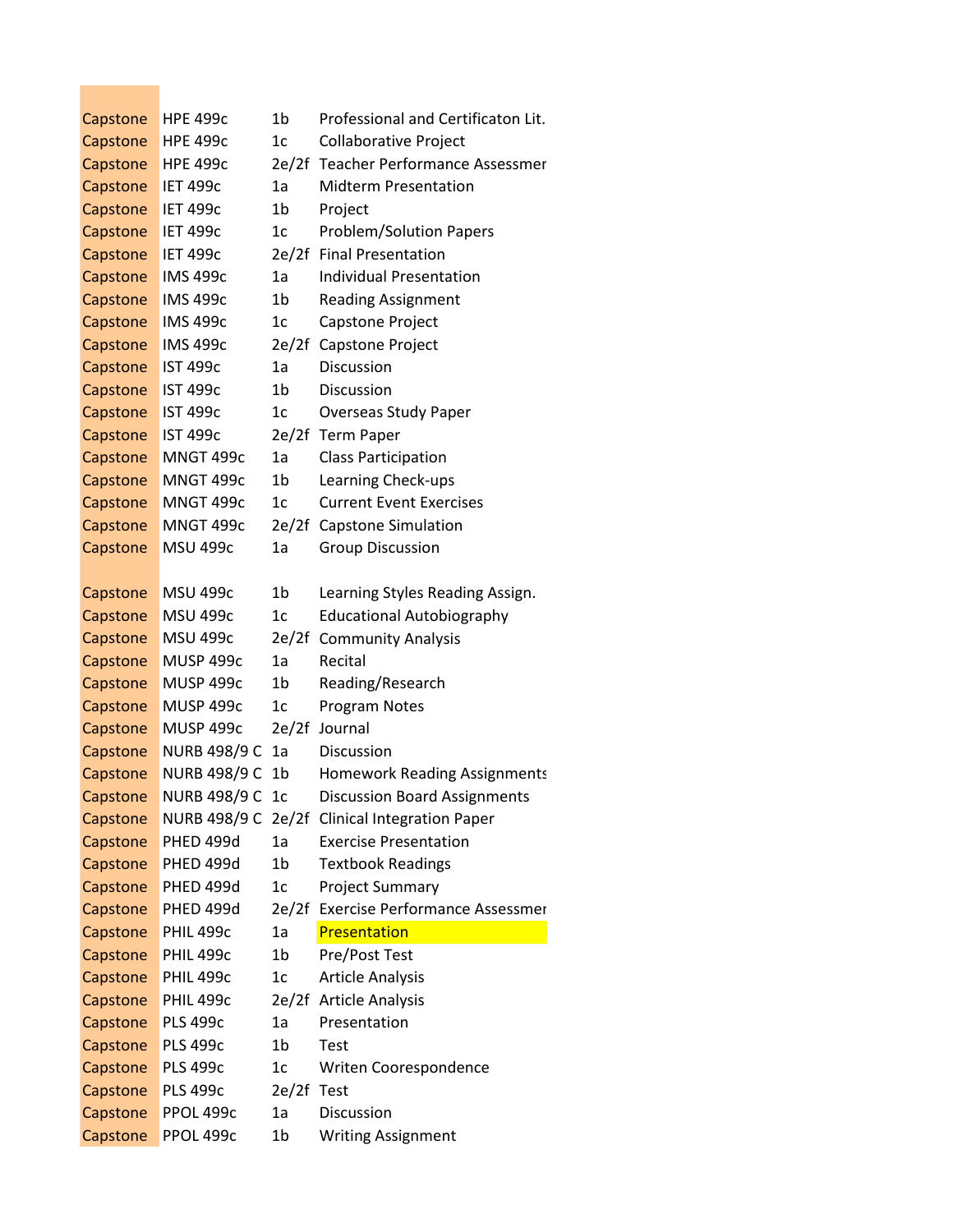| Capstone | PPOL 499c       | 1c             | Research Paper                         |
|----------|-----------------|----------------|----------------------------------------|
| Capstone | PPOL 499c       |                | 2e/2f Final Project                    |
| Capstone | <b>PSY 499c</b> | 1a             | <b>Project Presentations</b>           |
| Capstone | <b>PSY 499c</b> | 1 <sub>b</sub> | <b>Objective Presentations</b>         |
| Capstone | <b>PSY 499c</b> | 1c             | Project Write Up                       |
| Capstone | <b>PSY 499c</b> |                | 2e/2f Project Write Up                 |
| Capstone | SOC 499c        | 1a             | Reading/Discussion                     |
| Capstone | SOC 499c        | 1 <sub>b</sub> | Pre/Post Test                          |
| Capstone | SOC 499c        | 1 <sub>c</sub> | Research Proposal                      |
| Capstone | SOC 499c        |                | 2e/2f Pre/Post Test                    |
| Capstone | SPA 499c        | 1a             | <b>Discussion</b>                      |
| Capstone | SPA 499c        | 1b             | Pre/Post Test                          |
| Capstone | SPA 499c        | 1 <sub>c</sub> | Research Paper                         |
| Capstone | SPA 499c        |                | 2e/2f Research Project                 |
| Capstone | SPMT 499c       | 1a             | Presentation/Discussion                |
| Capstone | SPMT 499c       | 1b             | <b>Test Essay Readings</b>             |
| Capstone | SPMT 499c       | 1 <sub>c</sub> | Research Paper                         |
| Capstone | SPMT 499c       |                | 2e/2f Class Presentation/Discussion    |
| Capstone | <b>SSE 499c</b> | 1a             | <b>Final Presentation</b>              |
| Capstone | <b>SSE 499c</b> | 1 <sub>b</sub> | Literature Review                      |
| Capstone | <b>SSE 499c</b> | 1 <sub>c</sub> | <b>Critical Design Review Report</b>   |
| Capstone | <b>SSE 499c</b> |                | 2e/2f Final Project Report/Presentatio |
| Capstone | <b>SWK 499c</b> | 1a             | <b>Case Presentation</b>               |
| Capstone | <b>SWK 499c</b> | 1 <sub>b</sub> | <b>Preparing for Pracitce</b>          |
| Capstone | <b>SWK 499c</b> | 1 <sub>c</sub> | Proposal                               |
| Capstone | <b>SWK 499c</b> | 2e/2f          | Proposal                               |
| Capstone | THEA 499c       | 1a             | Mock Interview                         |
| Capstone | THEA 499c       | 1b             | Career Reading/Discussion              |
| Capstone | THEA 499c       | 1 <sub>c</sub> | Cover Letter                           |
| Capstone | THEA 499c       |                | 2e/2f Final Presentation               |
| Capstone | <b>VET 499c</b> | 1a             | <b>Research Presentation</b>           |
| Capstone | <b>VET 499c</b> | 1b             | <b>Research Presentation</b>           |
| Capstone | <b>VET 499c</b> | 1 <sub>c</sub> | Research Presentation Write-Up         |
| Capstone | <b>VET 499c</b> |                | 2e/2f Research Presentation Write-Up   |
| Core M   | <b>MATH 131</b> | 1d             | <b>Final Exam Question</b>             |
| Core M   | <b>MATH 131</b> | 3a             | Labortory Report                       |
| Core M   | <b>MATH 131</b> | 3 <sub>b</sub> | Schedule Project                       |
| Core M   | <b>MATH 131</b> | 3c             | <b>Buying A House Project</b>          |
| Core M   | <b>MATH 135</b> | 1d             | Authentic Group Project                |
| Core M   | <b>MATH 135</b> | 3a             | Authentic In-Class Mini Project        |
| Core M   | <b>MATH 135</b> | 3 <sub>b</sub> | <b>Exam Questions</b>                  |
| Core M   | <b>MATH 135</b> | 3c             | <b>Buying A House Project</b>          |
| Core M   | <b>MATH 152</b> | 1d             | <b>Exam Question</b>                   |
| Core M   | <b>MATH 152</b> | 3a             | <b>Exam Question</b>                   |
| Core M   | <b>MATH 152</b> | 3b             | <b>Exam Question</b>                   |
| Core M   | <b>MATH 152</b> | 3c             | <b>Exam Question</b>                   |
| Core M   | <b>MATH 174</b> | 1d             | <b>Exam Question</b>                   |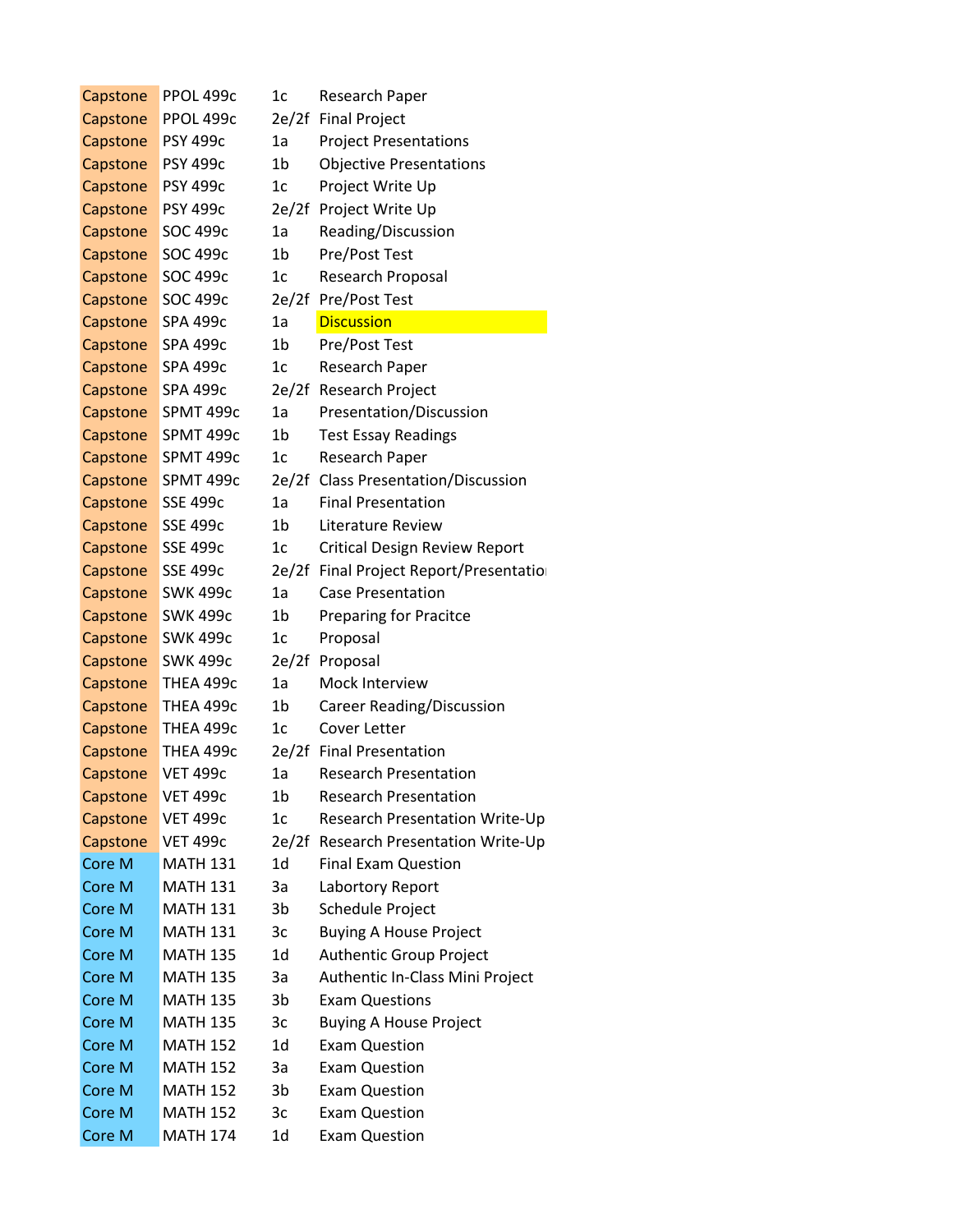| Core M  | <b>MATH 174</b>       | За             | Exam Question                         |
|---------|-----------------------|----------------|---------------------------------------|
| Core M  | <b>MATH 174</b>       | 3b             | <b>Exam Question</b>                  |
| Core M  | <b>MATH 174</b>       | 3c             | <b>Exam Question</b>                  |
| Core M  | <b>MATH 175</b>       | 1d             | <b>Exam Question</b>                  |
| Core M  | <b>MATH 175</b>       | 3a             | <b>Exam Question</b>                  |
| Core M  | <b>MATH 175</b>       | 3b             | <b>Exam Question</b>                  |
| Core M  | <b>MATH 175</b>       | 3c             | <b>Exam Question</b>                  |
| Core O  | <b>COMM 108</b>       | 1a             | <b>Presentation Outline</b>           |
| Core O  | <b>COMM 108</b>       | 1b             | <b>Standardized Department Readir</b> |
| Core O  | <b>COMM 108</b>       | 2a             | Citing of Sources in Presentation     |
| Core O  | <b>COMM 108</b>       | 2c             | <b>Summary Paper</b>                  |
| Core W1 | <b>ENG 100</b>        | 1b             | <b>Synthesis Paper</b>                |
| Core W1 | <b>ENG 100</b>        | 1 <sub>c</sub> | <b>Synthesis Paper</b>                |
| Core W1 | <b>ENG 100</b>        | 2a             | <b>Synthesis Paper</b>                |
| Core W1 | <b>ENG 100</b>        | 2c             | <b>Synthesis Paper</b>                |
| Core W2 | <b>ENG 200</b>        | 1b             | <b>Reading Quizzes</b>                |
| Core W2 | <b>ENG 100</b>        | 1 <sub>c</sub> | <b>Expository Essay</b>               |
| Core W2 | <b>ENG 100</b>        | 2a             | <b>Expository Essay</b>               |
| Core W2 | <b>ENG 100</b>        | 2c             | <b>Expository Essay</b>               |
| Core W2 | <b>HON 200</b>        | 1 <sub>b</sub> | <b>Written Analysis of Text</b>       |
| Core W2 | <b>HON 200</b>        | 1 <sub>c</sub> | <b>Written Analysis of Text</b>       |
| Core W2 | <b>HON 200</b>        | 2a             | Research Project                      |
| Core W2 | <b>HON 200</b>        | 2c             | <b>Essay Exam Question</b>            |
| Hum 1   | <b>ART 160</b>        | 1 <sub>c</sub> | <b>Writing Assignment rubric</b>      |
| Hum 1   | <b>ART 160</b>        | 4b             | Written assignment rubric             |
| Hum 1   | <b>ART 160</b>        | 6a             | Written assignment (essay) rubri      |
| Hum 1   | <b>ART 160</b>        | 6b             | Written assignment (essay) rubri      |
| Hum 1   | <b>ART 263</b>        | 1 <sub>c</sub> | On Demand Short Essays                |
| Hum 1   | <b>ART 263</b>        | 4b             | <b>Essay Exams</b>                    |
| Hum 1   | <b>ART 263</b>        | 6a             | <b>Essay Exams</b>                    |
| Hum 1   | ART 263               | 6h             | Essay Exams                           |
| Hum 1   | <b>CMEM 210</b>       | 1b             | <b>Textbook Readings</b>              |
| Hum 1   | <b>CMEM 210</b>       | 1c             | Write On Demand                       |
| Hum 1   | <b>CMEM 210</b>       | 4b             | <b>Different Perspectives Paper</b>   |
| Hum 1   | <b>CMEM 210</b>       | 6а             | <b>Journal Entries</b>                |
| Hum 1   | <b>CMEM 210</b>       | 6b             | Journal Entries                       |
| Hum 1   | <b>ENG 120</b>        | 1 <sub>b</sub> | Pre/Post Test                         |
| Hum 1   | <b>ENG 120</b>        | 4b             | Pre/Post Test                         |
| Hum 1   | <b>ENG 120</b>        | 6а             | Pre/Post Test                         |
| Hum 1   | <b>ENG 120</b>        | 6b             | Pre/Post Test                         |
| Hum 1   | <b>FLM/HUM 170 1c</b> |                | Film and Historical Context Pape      |
| Hum 1   | <b>FLM/HUM 170 4b</b> |                | Film and Historical Context Pape      |
| Hum 1   | <b>FLM/HUM 170 6a</b> |                | Pre/Post Test                         |
| Hum 1   | <b>FLM/HUM 170 6b</b> |                | Film and Historical Context Pape      |
| Hum 1   | <b>HON 205</b>        | 1b             | Reading/Discussion                    |
| Hum 1   | <b>HON 205</b>        | 1c             | <b>Exam Essay Questions</b>           |
| Hum 1   | <b>HON 205</b>        | 4b             | Exams                                 |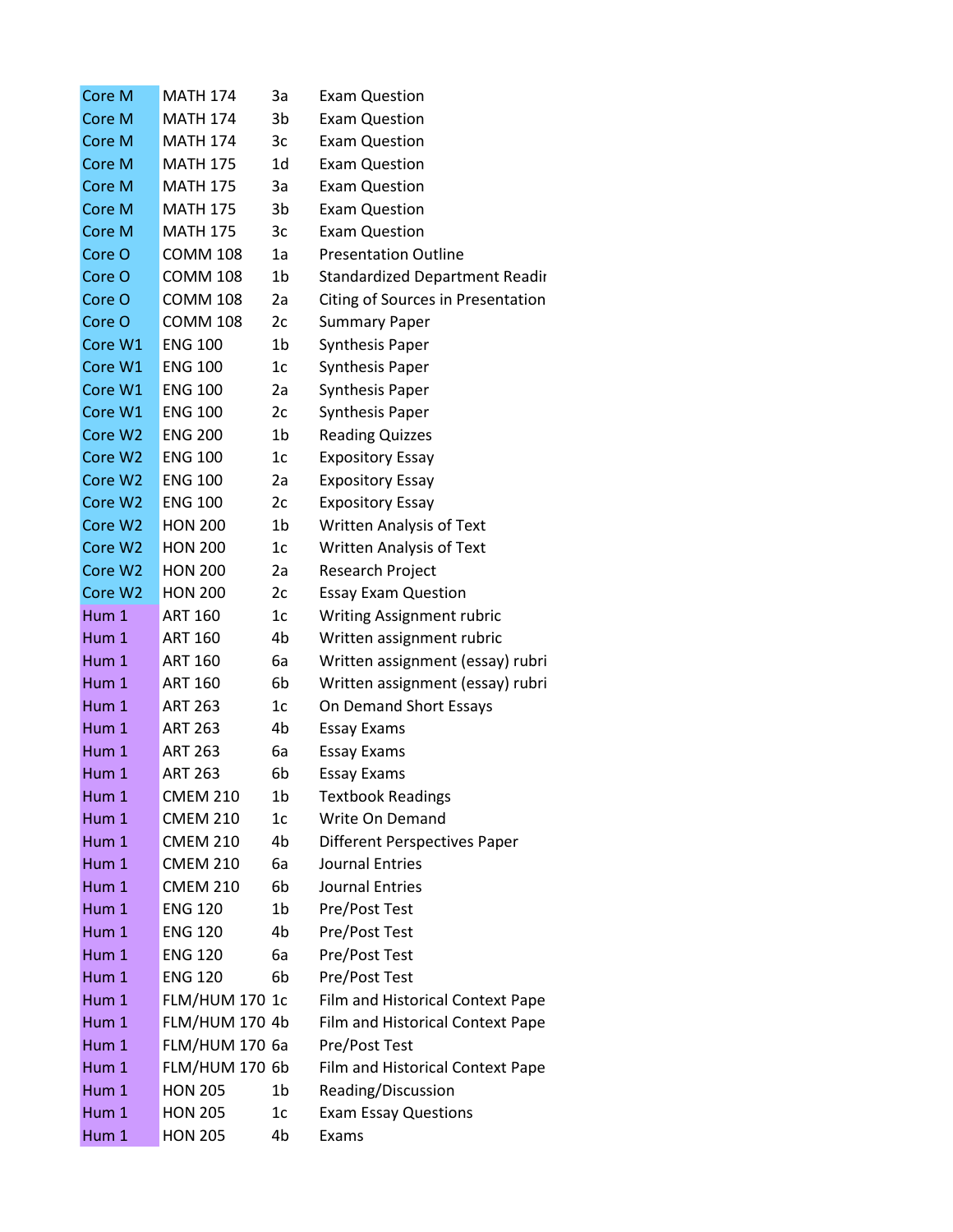| Hum 1            | <b>HON 205</b>  | 6a             | Exams                                   |
|------------------|-----------------|----------------|-----------------------------------------|
| Hum 1            | <b>HON 205</b>  | 6b             | Exams                                   |
| Hum 1            | <b>HUM 203</b>  | 1b             | Readings                                |
| Hum 1            | <b>HUM 203</b>  | 1c             | <b>Family Crest Presentation</b>        |
| Hum <sub>1</sub> | <b>HUM 203</b>  | 4b             | Readings                                |
| Hum 1            | <b>HUM 203</b>  | 6a             | Vewing Visual Educational Mater         |
| Hum 1            | <b>HUM 203</b>  | 6b             | Readings                                |
| Hum 1            | <b>MUSH 261</b> | 1b             | <b>Written Essays</b>                   |
| Hum 1            | <b>MUSH 261</b> | 4b             | <b>Written Essays</b>                   |
| Hum 1            | <b>MUSH 261</b> | 6a             | <b>Written Essays</b>                   |
| Hum 1            | <b>MUSH 261</b> | 6 <sub>b</sub> | <b>Written Test</b>                     |
| Hum 1            | <b>MUSH 271</b> | 1 <sub>c</sub> | Essays                                  |
| Hum 1            | <b>MUSH 271</b> | 4b             | Essays                                  |
| Hum 1            | <b>MUSH 271</b> | 6a             | Written Assignment                      |
| Hum 1            | <b>MUSH 271</b> | 6 <sub>b</sub> | <b>Written Test</b>                     |
| Hum 1            | <b>PHIL 100</b> | 1b             | <b>Pre/Post Test</b>                    |
| Hum 1            | <b>PHIL 100</b> | 1 <sub>c</sub> | <b>Pre/Post Test Essay Question</b>     |
| Hum 1            | <b>PHIL 100</b> | 4b             | <b>Exam Questions (Ancient Thinker</b>  |
| Hum 1            | <b>PHIL 100</b> | 6а             | Philosophic Reading                     |
| Hum 1            | <b>PHIL 100</b> | 6b             | Philosophic Film                        |
| Hum 1            | <b>PHIL 103</b> | 1b             | <b>Metaphysics Articles</b>             |
| Hum 1            | <b>PHIL 103</b> | 1 <sub>c</sub> | <b>Essay Assignment 1 (Ross' Duties</b> |
| Hum 1            | <b>PHIL 103</b> | 4b             | Reading/Discussion (Midgley)            |
| Hum 1            | <b>PHIL 103</b> | 6a             | Ethics Report Form (Book)               |
| Hum 1            | <b>PHIL 103</b> | 6b             | "What is Art?" Reading                  |
| Hum 1            | <b>THEA 110</b> | 1 <sub>c</sub> | Descriptive Critique                    |
| Hum 1            | <b>THEA 110</b> | 4b             | <b>Group Project</b>                    |
| Hum 1            | <b>THEA 110</b> | 6a             | Design Critique                         |
| Hum 1            | <b>THEA 110</b> | 6b             | <b>Group Project</b>                    |
| Hum <sub>2</sub> | <b>COMM 290</b> | 1b             | <b>Homework Reading Assignment</b>      |
| Hum <sub>2</sub> | <b>COMM 290</b> | 4b             | <b>Encountering Contrary Views</b>      |
| Hum <sub>2</sub> | <b>ENG 205</b>  | 1b             | <b>Terminology Quiz</b>                 |
| Hum <sub>2</sub> | <b>ENG 205</b>  | 4b             | <b>Exam Question</b>                    |
| Hum <sub>2</sub> | <b>FRN 101</b>  | 1b             | <b>Exam Question</b>                    |
| Hum <sub>2</sub> | <b>FRN 101</b>  | 4b             | <b>Exam Questions</b>                   |
| Hum <sub>2</sub> | <b>GOVT 180</b> | 1 <sub>b</sub> | <b>Assigned Readings</b>                |
| Hum <sub>2</sub> | <b>GOVT 180</b> | 1 <sub>c</sub> | <b>Term Paper</b>                       |
| Hum <sub>2</sub> | <b>GOVT 180</b> | 4b             | <b>Term Paper</b>                       |
| Hum <sub>2</sub> | <b>HIS 101</b>  | 1b             | <b>Reading Questions</b>                |
| Hum <sub>2</sub> | <b>HIS 101</b>  | 1c             | <b>Historical Narrative Paper</b>       |
| Hum <sub>2</sub> | <b>HIS 101</b>  | 4b             | Primary Source Analysis Paper           |
| Hum <sub>2</sub> | <b>HIS 103</b>  | 1b             | <b>Reading Questions</b>                |
| Hum <sub>2</sub> | <b>HIS 103</b>  | 1c             | Film Analysis Paper                     |
| $H$ um $2$       | <b>HIS 103</b>  | 4b             | Film Analysis Paper                     |
| Hum <sub>2</sub> | <b>PHIL 106</b> | 1b             | Pre Test                                |
| Hum <sub>2</sub> | <b>PHIL 106</b> | 1c             | Post Test                               |
| Hum <sub>2</sub> | <b>PHIL 106</b> | 4b             | Quizzes/Exams                           |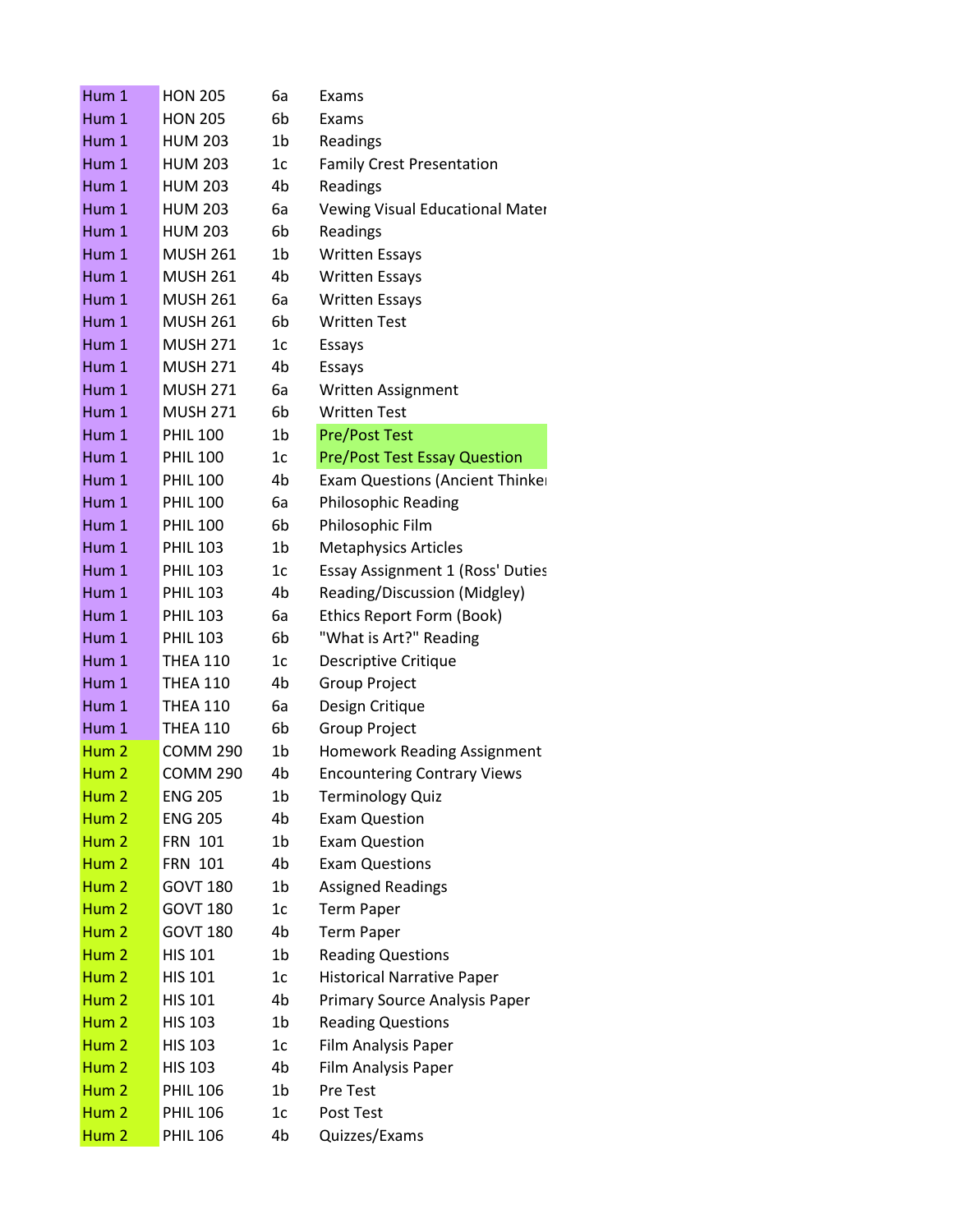| Hum <sub>2</sub>                     | SPA 101                            | 1b             | Viewing Video Clip                              |
|--------------------------------------|------------------------------------|----------------|-------------------------------------------------|
| Hum <sub>2</sub>                     | SPA 101                            | 1 <sub>c</sub> | <b>Class Exercises</b>                          |
| Hum <sub>2</sub>                     | SPA 101                            | 4b             | Oral Interview                                  |
| Nsc 1                                | <b>BIOL 105</b>                    | 1b             | Critical thinking exercises                     |
| Nsc 1                                | <b>BIOL 105</b>                    | 1d             | <b>Exam Questions</b>                           |
| Nsc 1                                | <b>BIOL 105</b>                    | 2b             | <b>Case Studies</b>                             |
| Nsc 1                                | <b>BIOL 105</b>                    | 4d             | <b>Exam Questions</b>                           |
| Nsc 1                                | <b>BIOL 105</b>                    | 5a             | Scientific Experiment Report                    |
| Nsc 1                                | <b>BIOL 105</b>                    | 5b             | <b>Case Studies</b>                             |
| Nsc 1                                | <b>BIOL 105</b>                    | 5c             | <b>Take-Home/In-Class Activities</b>            |
| Nsc 1                                | <b>NUTR 101</b>                    | 1b             | <b>Class Participation</b>                      |
| Nsc 1                                | <b>NUTR 101</b>                    | 1 <sub>c</sub> | Research Project                                |
| Nsc 1                                | <b>NUTR 101</b>                    | 1d             | <b>Class Assignments</b>                        |
| Nsc 1                                | <b>NUTR 101</b>                    | 2b             | <b>Test Questions</b>                           |
| Nsc <sub>1</sub>                     | <b>NUTR 101</b>                    | 4d             | Physical Activiey Self-Evaluation               |
| Nsc 1                                | <b>NUTR 101</b>                    | 5a             | Research Project                                |
| Nsc 1                                | <b>NUTR 101</b>                    | 5b             | Discussion                                      |
| Nsc 1                                | <b>NUTR 101</b>                    | 5c             | <b>Exam Questions</b>                           |
| Nsc <sub>1</sub>                     | <b>RAPP 289</b>                    | 1b             | <b>Presentation Paper</b>                       |
| Nsc 1                                | <b>RAPP 289</b>                    | 1d             | Graph/Chart Drawing                             |
| Nsc 1                                | <b>RAPP 289</b>                    | 2b             | Diversity of Doughnuts                          |
| Nsc 1                                | <b>RAPP 289</b>                    | 4d             | <b>Exam Questions</b>                           |
| Nsc <sub>1</sub>                     | <b>RAPP 289</b>                    | 5a             | <b>Exam Questions</b>                           |
| Nsc 1                                | <b>RAPP 289</b>                    | 5b             | <b>Exam Questions</b>                           |
| Nsc 1                                | <b>RAPP 289</b>                    | 5c             | <b>Exam Questions</b>                           |
|                                      |                                    |                |                                                 |
| Nsc <sub>2</sub>                     | <b>ASTR 103</b>                    | 1b             | <b>Reading Quizzes</b>                          |
| Nsc <sub>2</sub>                     | <b>ASTR 103</b>                    | 1d             | <b>Exam Questions</b>                           |
| Nsc <sub>2</sub>                     | <b>ASTR 103</b>                    | 2b             | <b>Exam Questions</b>                           |
| Nsc <sub>2</sub>                     | <b>ASTR 103</b>                    | 5a             | <b>Exam Questions</b>                           |
| Nsc <sub>2</sub>                     | <b>ASTR 103</b>                    | 5b             | <b>Exam Questions</b>                           |
| Nsc <sub>2</sub>                     | <b>ASTR 103</b>                    | 5c             | <b>Exam Questions</b>                           |
|                                      |                                    |                |                                                 |
| Nsc <sub>2</sub><br>Nsc <sub>2</sub> | <b>ASTR 105</b><br><b>ASTR 105</b> | 1b<br>1d       | <b>Reading Quizzes</b><br><b>Exam Questions</b> |
| Nsc <sub>2</sub>                     | <b>ASTR 105</b>                    | 2b             | <b>Exam Questions</b>                           |
| Nsc <sub>2</sub>                     | <b>ASTR 105</b>                    | 5a             | <b>Exam Questions</b>                           |
| Nsc <sub>2</sub>                     | <b>ASTR 105</b>                    | 5b             | <b>Exam Questions</b>                           |
| Nsc <sub>2</sub>                     | <b>ASTR 105</b>                    | 5c             | <b>Exam Questions</b>                           |
| Nsc <sub>2</sub>                     | <b>ASTR 112</b>                    | 1b             | <b>Reading Quizzes</b>                          |
| Nsc <sub>2</sub>                     | <b>ASTR 112</b>                    | 1d             | <b>Exam Questions</b>                           |
| Nsc <sub>2</sub>                     | <b>ASTR 112</b>                    | 2b             | <b>Exam Questions</b>                           |
| Nsc <sub>2</sub>                     | <b>ASTR 112</b>                    | 5a             | <b>Exam Questions</b>                           |
|                                      |                                    |                |                                                 |
| Nsc <sub>2</sub>                     | <b>ASTR 112</b>                    | 5b             | <b>Exam Questions</b>                           |
|                                      |                                    |                |                                                 |
| Nsc <sub>2</sub>                     | <b>ASTR 112</b>                    | 5c             | <b>Exam Questions</b>                           |
|                                      |                                    |                |                                                 |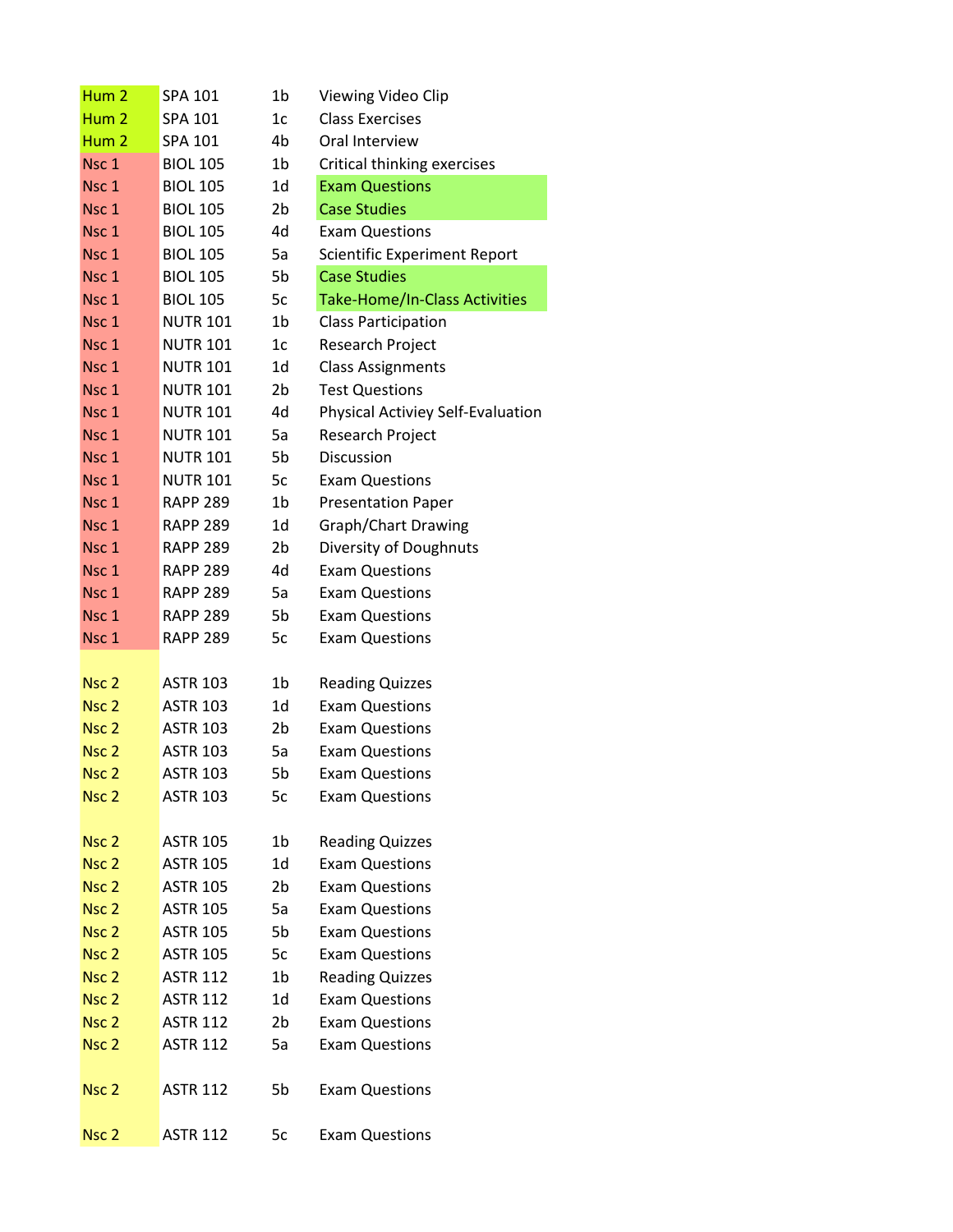| Nsc <sub>2</sub> | <b>GEO/ESS 101</b> | 1b             | <b>Exam Questions</b>                 |
|------------------|--------------------|----------------|---------------------------------------|
| Nsc <sub>2</sub> | <b>GEO/ESS 101</b> | 1d             | Hydrograph Exercise                   |
| Nsc <sub>2</sub> | GEO/ESS 101        | 2b             | <b>Exam Questions</b>                 |
| Nsc <sub>2</sub> | GEO/ESS 101        | 5a             | Tilt of Earth Essay Questions         |
| Nsc <sub>2</sub> | GEO/ESS 101        | 5b             | <b>Global Climate Change Exercise</b> |
|                  |                    |                | Scientific/Non-Scientific             |
| Nsc <sub>2</sub> | GEO/ESS 101        | 5c             | Exercise                              |
| Nsc <sub>2</sub> | GEO 103            | 1 <sub>b</sub> | <b>Exam Questions</b>                 |
| Nsc <sub>2</sub> | GEO 103            | 1d             | <b>Climate Classification</b>         |
| Nsc <sub>2</sub> | GEO 103            | 2b             | <b>Exam Questions</b>                 |
| Nsc <sub>2</sub> | GEO 103            | 5a             | <b>Weather Maps</b>                   |
| Nsc <sub>2</sub> | GEO 103            | 5b             | <b>Global Climate Change Exercise</b> |
|                  |                    |                | Scientific/Non-Scientific             |
| Nsc <sub>2</sub> | GEO 103            | 5c             | Exercise                              |
| Nsc <sub>2</sub> | <b>HON 215</b>     | 1b             | <b>Reading Summaries</b>              |
| Nsc <sub>2</sub> | <b>HON 215</b>     | 1c             | <b>Reading Summaries</b>              |
| Nsc <sub>2</sub> | <b>HON 215</b>     | 1d             | <b>Exam Questions</b>                 |
| Nsc <sub>2</sub> | <b>HON 215</b>     | 2 <sub>b</sub> | <b>Exam Questions</b>                 |
| Nsc <sub>2</sub> | <b>HON 215</b>     | 5a             | <b>Reading Summaries</b>              |
| Nsc <sub>2</sub> | <b>HON 215</b>     | 5b             | Exercises                             |
| Nsc <sub>2</sub> | <b>HON 215</b>     | 5c             | <b>Class Discussion</b>               |
| Nsc <sub>2</sub> | <b>PHYS 109</b>    | 1b             | Exam questions                        |
| Nsc <sub>2</sub> | <b>PHYS 109</b>    | 1d             | <b>Small Group Work Summaries</b>     |
| Nsc <sub>2</sub> | <b>PHYS 109</b>    | 2b             | <b>Exam Questions</b>                 |
| Nsc <sub>2</sub> | <b>PHYS 109</b>    | 5a             | <b>Homework Assignments</b>           |
| Nsc <sub>2</sub> | <b>PHYS 109</b>    | 5b             | <b>Essay Question</b>                 |
| Nsc <sub>2</sub> | <b>PHYS 109</b>    | 5c             | <b>Exam Questions</b>                 |
| Nsc <sub>2</sub> | <b>RAPP 202</b>    | 1b             | <b>Exam Questions</b>                 |
| Nsc <sub>2</sub> | <b>RAPP 202</b>    | 1c             | Literature Review                     |
| Nsc <sub>2</sub> | <b>RAPP 202</b>    | 1d             | <b>Exam Questions</b>                 |
| Nsc <sub>2</sub> | <b>RAPP 202</b>    | 2b             | <b>Exam Questions</b>                 |
| Nsc <sub>2</sub> | <b>RAPP 202</b>    | 5a             | <b>Exam Questions</b>                 |
| Nsc <sub>2</sub> | <b>RAPP 202</b>    | 5b             | <b>Class Discussion</b>               |
| Nsc <sub>2</sub> | <b>RAPP 202</b>    | 5c             | <b>Exam Questions</b>                 |
| Nsc <sub>2</sub> | <b>SCI 104</b>     | 1 <sub>b</sub> | <b>Written Reports</b>                |
| Nsc <sub>2</sub> | <b>SCI 104</b>     | 1c             | <b>Written Reports</b>                |
| Nsc <sub>2</sub> | <b>SCI 104</b>     | 1 <sub>d</sub> | Data Representation Worksheet         |
| Nsc <sub>2</sub> | <b>SCI 104</b>     | 2b             | Deduction/Induction Worksheet         |
| Nsc <sub>2</sub> | <b>SCI 104</b>     | 5a             | <b>Written Reports</b>                |
| Nsc <sub>2</sub> | <b>SCI 104</b>     | 5b             | <b>Exam Questions</b>                 |
| Nsc <sub>2</sub> | <b>SCI 104</b>     | 5c             | Science/Pseudoscience Workshe         |
| Nsc <sub>2</sub> | <b>SCI 123</b>     | 1 <sub>b</sub> | Quizzes/Exams                         |
| Nsc <sub>2</sub> | <b>SCI 123</b>     | 1 <sub>d</sub> | Exam Questions (incl short ans)       |
| Nsc <sub>2</sub> | <b>SCI 123</b>     | 2b             | Open-Ended Response Question:         |
| Nsc <sub>2</sub> | <b>SCI 123</b>     | 5a             | <b>Inquiry Activities</b>             |
| Nsc <sub>2</sub> | <b>SCI 123</b>     | 5b             | Open-Ended Response Question:         |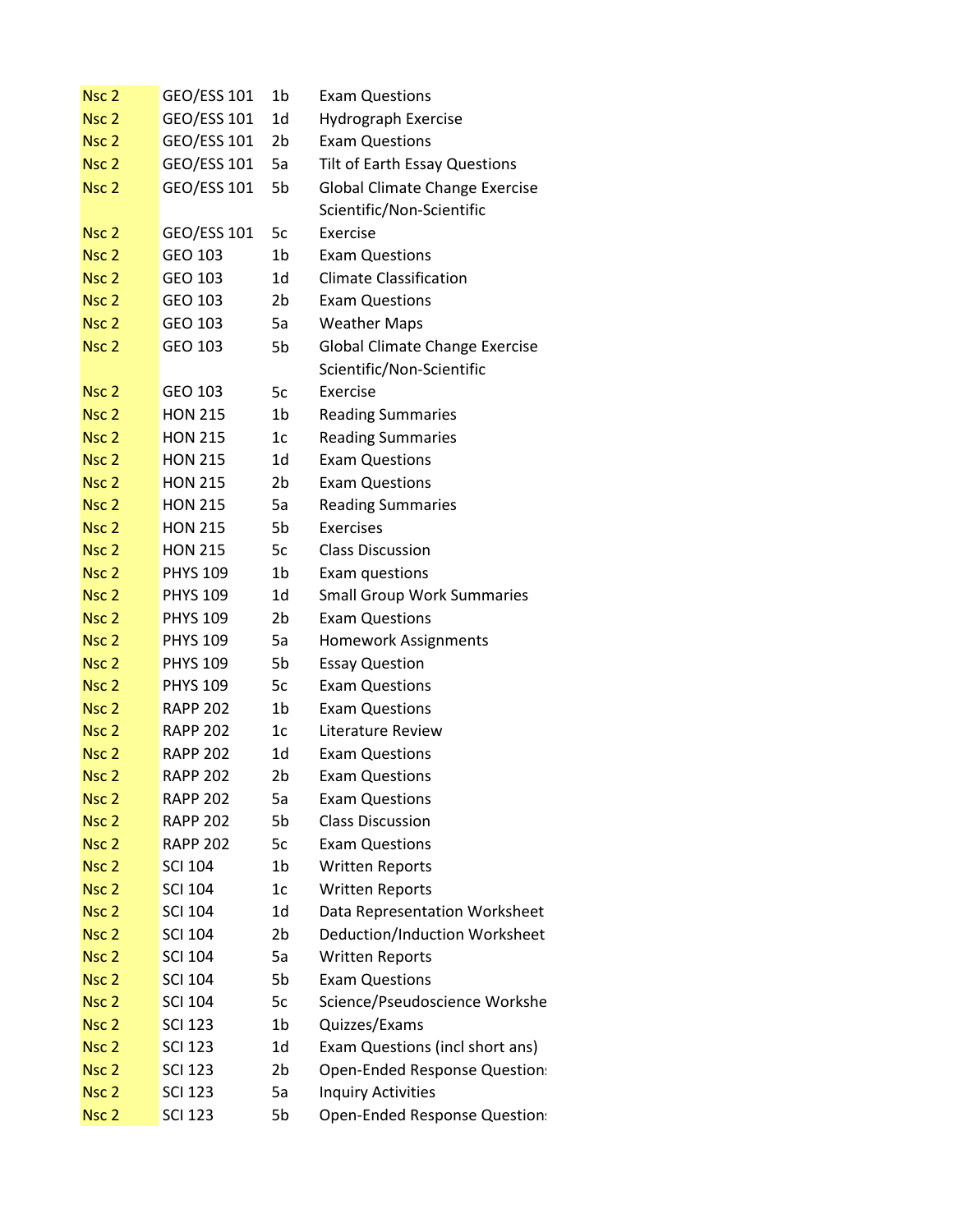| Nsc <sub>2</sub> | <b>SCI 123</b>  | 5c             | <b>Exam Questions</b>                   |
|------------------|-----------------|----------------|-----------------------------------------|
| Sbs 1            | <b>COMM 250</b> | 1b             | <b>Textbook Chapter Quizzes</b>         |
| Sbs 1            | <b>COMM 250</b> | 1 <sub>c</sub> | <b>Essay Questions</b>                  |
| Sbs 1            | <b>COMM 250</b> | 1d             | Group Research Project                  |
| Sbs 1            | <b>COMM 250</b> | 2c             | <b>Essay Questions</b>                  |
| Sbs 1            | <b>COMM 250</b> | 4a             | Exams                                   |
| Sbs 2            | <b>FIN 264</b>  | 1b             | Exams                                   |
| Sbs 3            | <b>FIN 264</b>  | 1d             | <b>Homework Problems</b>                |
| Sbs 4            | <b>FIN 264</b>  | 2c             | Case study viewpoints                   |
| Sbs 4            | <b>FIN 264</b>  | 4a             | <b>Current Econ Conditions analysis</b> |
| Sbs 1            | <b>GOVT 141</b> | 1b             | Exams (may incl essay)                  |
| Sbs 1            | <b>GOVT 141</b> | 1 <sub>c</sub> | <b>Writing Assignment</b>               |
| Sbs 1            | <b>GOVT 141</b> | 1d             | Exams (may incl essay)                  |
| Sbs 1            | <b>GOVT 141</b> | 2c             | Exams (may incl essay)                  |
| Sbs 1            | <b>GOVT 141</b> | 4a             | Quizzes                                 |
| Sbs 1            | <b>GOVT 262</b> | 1b             | <b>Essay Portion of Exams</b>           |
| Sbs 1            | <b>GOVT 262</b> | 1 <sub>c</sub> | <b>Essay Portion of Exams</b>           |
| Sbs 1            | <b>GOVT 262</b> | 1d             | <b>Essay Portion of Exams</b>           |
| Sbs 1            | <b>GOVT 262</b> | 2c             | <b>Essay Portion of Exams</b>           |
| Sbs 1            | <b>GOVT 262</b> | 4a             | Quizzes/Short Assignments               |
| Sbs 1            | HST 105 (102)   | 1b             | <b>Comparative Source Exercise</b>      |
| Sbs 1            | HST 105 (102)   | 1c             | <b>Narrative Readig Questions</b>       |
| Sbs 1            | HST 105 (102)   | 1 <sub>d</sub> | Generating A Representation Ass         |
| Sbs 1            | HST 105 (102)   | 2c             | <b>Comparative Source Exercise</b>      |
| Sbs 1            | HST 105 (102)   | 4a             | <b>Comparative Source Exercise</b>      |
| Sbs 1            | <b>HUM 250</b>  | 1 <sub>b</sub> | Exams                                   |
| Sbs 1            | <b>HUM 250</b>  | 1c             | Exams                                   |
| Sbs 1            | <b>HUM 250</b>  | 1d             | Exams                                   |
| Sbs 1            | <b>HUM 250</b>  | 2c             | <b>Writing Assignments</b>              |
| Sbs 1            | <b>HUM 250</b>  | 4a             | Exams                                   |
| Sbs 1            | <b>IET 101</b>  | 1b             | <b>Class Discussion</b>                 |
| Sbs 1            | <b>IET 101</b>  | 1c             | Social Networking Writing Assign        |
| Sbs 1            | <b>IET 101</b>  | 1 <sub>d</sub> | <b>Population Growth Chart</b>          |
| Sbs 1            | <b>IET 101</b>  | 2c             | Final Exam                              |
| Sbs 1            | <b>IET 101</b>  | 4a             | Case Study                              |
| Sbs 1            | <b>MKT 200</b>  | 1 <sub>b</sub> | Exams                                   |
| Sbs 1            | <b>MKT 200</b>  | 1d             | <b>Exam Questions</b>                   |
|                  |                 |                |                                         |
| Sbs 1            | <b>MKT 200</b>  | 2c             | <b>Exam Questions</b>                   |
| Sbs 1            | <b>MKT 200</b>  | 4a             | <b>Exam Questions</b>                   |
| Sbs 1            | <b>MNGT 101</b> | 1c             | Compare/Contrast Paper                  |
| Sbs 1            | <b>MNGT 101</b> | 1d             | <b>None</b>                             |
| Sbs 1            | <b>MNGT 101</b> | 2c             | <b>Class Discussion Participation</b>   |
| Sbs 1            | <b>MNGT 101</b> | 4a             | <b>Weekly Reflective Memos</b>          |
|                  |                 |                |                                         |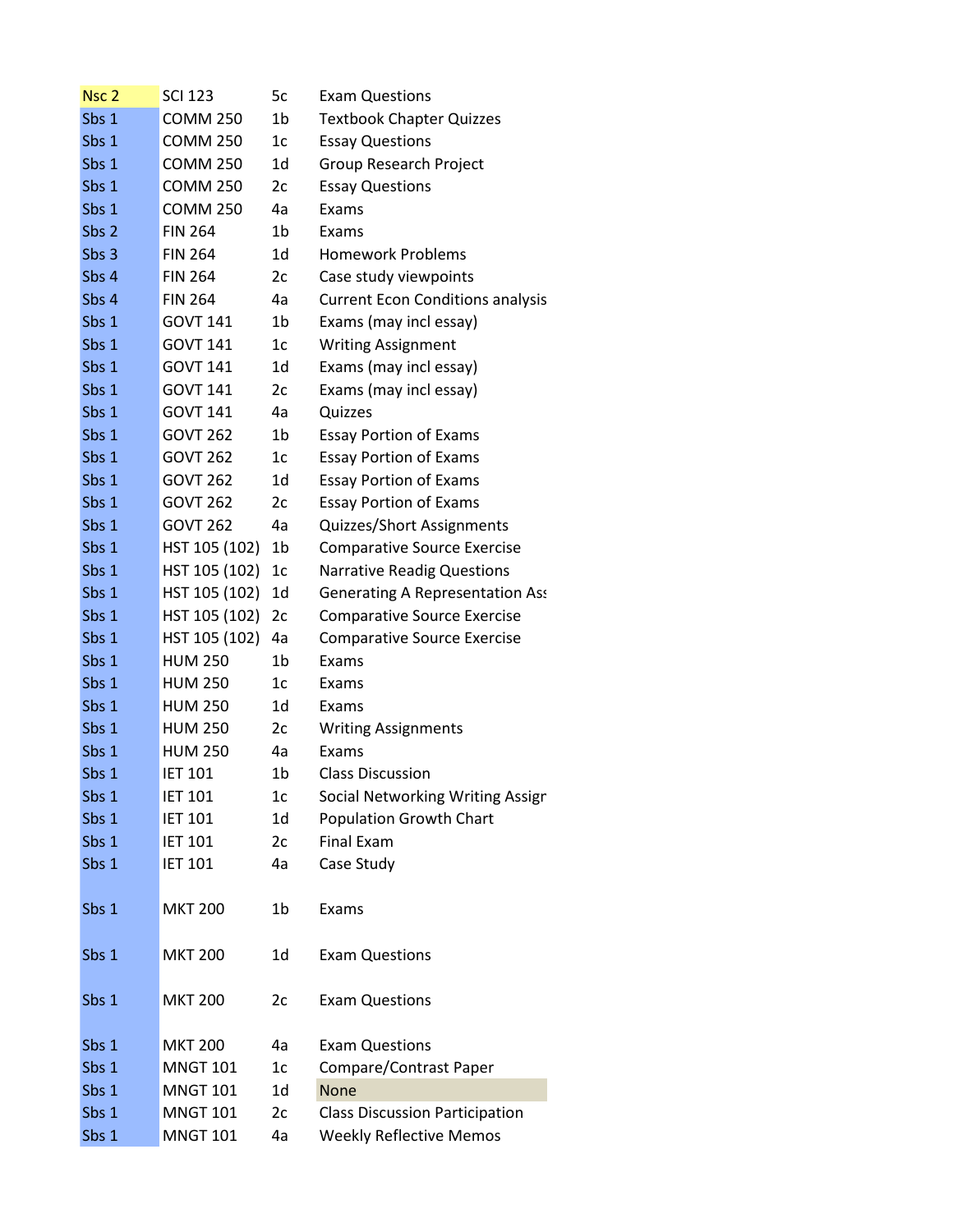| Sbs 1            | <b>PLS 200</b>  | 1b             | <b>Essay Question</b>                 |
|------------------|-----------------|----------------|---------------------------------------|
| Sbs 1            | <b>PLS 200</b>  | 1 <sub>c</sub> | Persuasive Letter                     |
| Sbs 1            | <b>PLS 200</b>  | 1d             | Compare/Contrast Coverage of L        |
| Sbs 1            | <b>PLS 200</b>  | 2c             | Reading/Application of A Law          |
| Sbs 1            | <b>PLS 200</b>  | 4a             | Government's Role in Law Assigr       |
| Sbs 1            | <b>RAPP 101</b> | 1b             | <b>Exam Questions</b>                 |
| Sbs 1            | <b>RAPP 101</b> | 1 <sub>c</sub> | <b>Exam Essay Questions</b>           |
| Sbs 1            | <b>RAPP 101</b> | 1d             | <b>Class Discussion</b>               |
| Sbs 1            | <b>RAPP 101</b> | 2c             | <b>Exam Questions</b>                 |
| Sbs 1            | <b>RAPP 101</b> | 4a             | <b>Exam Questions</b>                 |
| Sbs 1            | <b>SOC 203</b>  | 1 <sub>b</sub> | <b>Text Readings</b>                  |
| Sbs 1            | <b>SOC 203</b>  | 1 <sub>c</sub> | <b>Exam Essay Questions</b>           |
| Sbs 1            | <b>SOC 203</b>  | 1 <sub>d</sub> | <b>Exam Questions</b>                 |
| Sbs 1            | <b>SOC 203</b>  | 2c             | <b>Class Debate/Discussion</b>        |
| Sbs 1            | <b>SOC 203</b>  | 4a             | <b>Exam Essay Questions</b>           |
| Sbs 2            | <b>AGR 185</b>  | 1b             | <b>Journal Entries</b>                |
| Sbs 2            | <b>AGR 185</b>  | 1 <sub>c</sub> | Participation                         |
| Sbs 2            | <b>AGR 185</b>  | 1 <sub>d</sub> | Quizzes                               |
| Sbs 2            | <b>AGR 185</b>  | 2c             | Participation                         |
| Sbs 2            | <b>AGR 185</b>  | 4c             | Journal Entries                       |
| Sbs 2            | APS 201         | 1b             | <b>Essay Exams</b>                    |
| Sbs 2            | APS 201         | 1 <sub>c</sub> | <b>Essay Exams</b>                    |
| Sbs 2            | APS 201         | 1d             | Narrative Paper                       |
| Sbs 2            | APS 201         | 2c             | <b>Class Participation/Discussion</b> |
| Sbs <sub>2</sub> | APS 201         | 4c             | <b>Essay Exams</b>                    |
| Sbs 2            | <b>ECON 101</b> | 1 <sub>b</sub> | <b>Weekly Quizzes</b>                 |
| Sbs 2            | <b>ECON 101</b> | 1d             | <b>Quiz Questions</b>                 |
| Sbs 2            | <b>ECON 101</b> | 2c             | <b>Quiz Questions</b>                 |
| Sbs 2            | <b>ECON 101</b> | 4c             | <b>Quiz Questions</b>                 |
| Sbs 2            | <b>FIN 160</b>  | 1 <sub>b</sub> | <b>Course Exams</b>                   |
| Sbs 2            | <b>FIN 160</b>  | 1 <sub>c</sub> | Article Reviews                       |
| Sbs 2            | <b>FIN 160</b>  | 1d             | <b>Homework Problems</b>              |
| Sbs 2            | <b>FIN 160</b>  | 2c             | Case Study                            |
| Sbs 2            | <b>FIN 160</b>  | 4c             | Case Study                            |
| Sbs 2            | GEO 100         | 1 <sub>b</sub> | <b>Exam Questions</b>                 |
| Sbs 2            | GEO 100         | 1d             | <b>Homework Assignments</b>           |
| Sbs 2            | GEO 100         | 2c             | Exams                                 |
| Sbs 2            | GEO 100         | 4c             | Exams                                 |
| Sbs 2            | <b>GOVT 102</b> | 1 <sub>b</sub> | Discussion                            |
| Sbs 2            | <b>GOVT 102</b> | 1 <sub>c</sub> | Quizzes/Exams - Essay item            |
| Sbs 2            | <b>GOVT 102</b> | 1d             | Quizzes/Exams                         |
| Sbs 2            | <b>GOVT 102</b> | 2c             | Discussion                            |
| Sbs 2            | <b>GOVT 102</b> | 4c             | Quizzes                               |
| Sbs 2            | <b>HLTH 151</b> | 1 <sub>b</sub> | Exams                                 |
| Sbs 2            | <b>HLTH 151</b> | 1c             | <b>Community Service Reflection</b>   |
| Sbs <sub>2</sub> | <b>HLTH 151</b> | 1d             | Exams                                 |
| Sbs 2            | <b>HLTH 151</b> | 2c             | Exams                                 |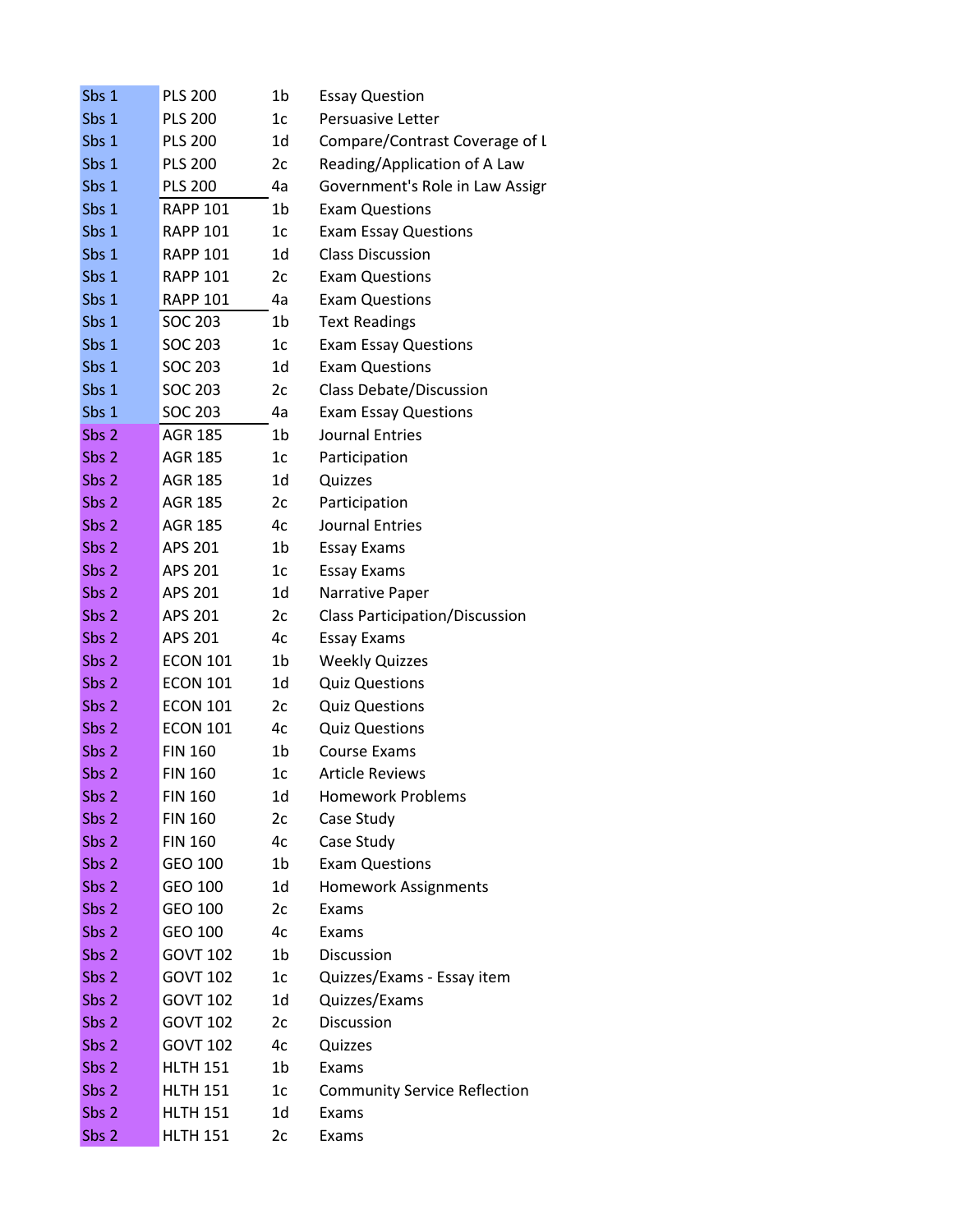| Sbs <sub>2</sub> | <b>HLTH 151</b> | 4c             | Exams                                    |
|------------------|-----------------|----------------|------------------------------------------|
| Sbs 2            | <b>HLTH 151</b> | 4d             | Exams                                    |
| Sbs 2            | <b>HON 210</b>  | 1b             | Quizzes/Exams                            |
| Sbs 2            | <b>HON 210</b>  | 1 <sub>c</sub> | <b>Research Papers</b>                   |
| Sbs 2            | <b>HON 210</b>  | 1d             | Quizzes/Exams                            |
| Sbs 2            | <b>HON 210</b>  | 2c             | Research Paper                           |
| Sbs 2            | <b>HON 210</b>  | 4c             | Research Paper                           |
| Sbs 2            | <b>HON 210</b>  | 4d             | Quizzes/Exams                            |
| Sbs 2            | <b>IET 200</b>  | 1 <sub>b</sub> | <b>Weekly Homework Assignments</b>       |
| Sbs 2            | <b>IET 200</b>  | 1 <sub>c</sub> | <b>Weekly Homework Assignments</b>       |
| Sbs 2            | <b>IET 200</b>  | 1d             | Diagram/Table Homework Assign            |
| Sbs 2            | <b>IET 200</b>  | 2c             | Diverse Points of View Article Su        |
| Sbs 2            | <b>IET 200</b>  | 4c             | <b>Weekly Homework Assignments</b>       |
| Sbs 2            | <b>IET 200</b>  | 4d             | <b>Case Studies</b>                      |
| Sbs 2            | <b>IST 101</b>  | 1b             | <b>Nation-State Presentation</b>         |
| Sbs 2            | <b>IST 101</b>  | 1 <sub>c</sub> | Foreign Film Review/Analysis             |
| Sbs 2            | <b>IST 101</b>  | 1d             | Post Test                                |
| Sbs 2            | <b>IST 101</b>  | 2c             | Foreign Film Review/Analysis             |
| Sbs 2            | <b>IST 101</b>  | 4c             | <b>Country Brief Paper</b>               |
| Sbs 2            | <b>IST 101</b>  | 4d             | Post Test                                |
| Sbs 2            | <b>PSY 154</b>  | 1b             | <b>Textbook Pre/Post Test</b>            |
| Sbs 2            | <b>PSY 154</b>  | 1d             | Graph Pre/Post Test                      |
| Sbs 2            | <b>PSY 154</b>  | 2c             | <b>Textbook Pre/Post Test</b>            |
| Sbs 2            | <b>PSY 154</b>  | 4c             | <b>Textbook Pre/Post Test</b>            |
| Sbs 2            | <b>RAPP 203</b> | 1 <sub>b</sub> | Daily Reading Notes/Responses            |
| Sbs 2            | <b>RAPP 203</b> | 1c             | Research Report                          |
| Sbs 2            | <b>RAPP 203</b> | 1d             | Daily Reading Notes/Responses            |
| Sbs 2            | <b>RAPP 203</b> | 2c             | <b>Research Report</b>                   |
| Sbs 2            | <b>RAPP 203</b> | 4c             | Research Report                          |
| Sbs 2            | <b>RAPP 203</b> | 4d             | <b>Class Discussion</b>                  |
| Sbs 2            | SOC 101         | 1b             | Reading/Writing Pre/Post Test            |
| Sbs 2            | SOC 101         | 1 <sub>c</sub> | <b>Writing Assignments</b>               |
| Sbs 2            | SOC 101         | 1d             | Reading/Writing Pre/Post Test            |
| Sbs 2            | SOC 101         | 2c             | Diverse Points of View Pre/Post          |
| Sbs 2            | SOC 101         | 4c             | <b>Historical Relationships Pre/Post</b> |
| Sbs 2            | SOC 101         | 4d             | <b>Historical Relationships Pre/Post</b> |
| Sbs 2            | <b>WST 273</b>  | 1b             | <b>Essay Exams</b>                       |
| Sbs 2            | <b>WST 273</b>  | 1c             | <b>Essay Exams</b>                       |
| Sbs 2            | <b>WST 273</b>  | 1 <sub>d</sub> | <b>Essay Exams</b>                       |
| Sbs 2            | <b>WST 273</b>  | 2c             | <b>Essay Exams</b>                       |
| Sbs 2            | <b>WST 273</b>  | 4c             | Participation                            |
| Sbs 2            | <b>WST 273</b>  | 4d             | <b>Essay Exams</b>                       |
| Sbs 2-Xch        | <b>EDF 211</b>  | 1b             | <b>Articles</b>                          |
| Sbs 2-Xch        | <b>EDF 211</b>  | 1 <sub>d</sub> | <b>Bar chart</b>                         |
| Sbs 2-Xch        | <b>EDF 211</b>  | 2c             | Theory comparison                        |
| Sbs 2-Xch        | <b>EDF 211</b>  | 4c             | <b>Oral Presentation</b>                 |
|                  |                 |                |                                          |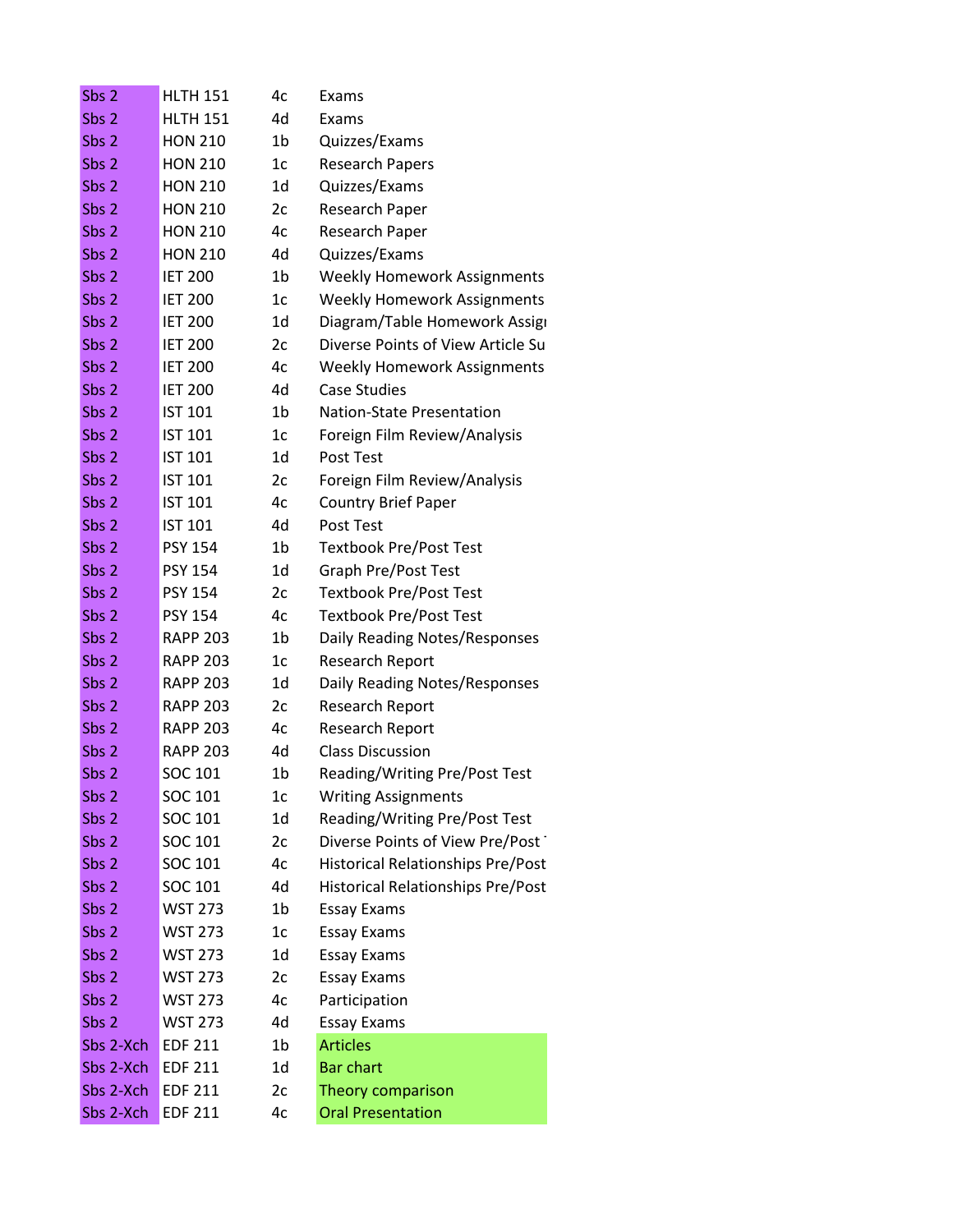| No Rubric Needed                                |                                      |
|-------------------------------------------------|--------------------------------------|
| <b>TITLE Measure one</b>                        | <b>Measure/Activity two</b>          |
| Mock Interview Rubric                           | Presentation                         |
| (OPT) Reading Value Rubric                      | Pre/Post Test                        |
| <b>Resume Writing Rubric</b>                    | Literature Review                    |
| Capstone Project Rubric                         | Paper                                |
| <b>ART Revised Capstone Presentation Rubric</b> | Written Assignment                   |
| <b>Group Discussion</b>                         | Critic's Art Review Text Reading     |
| ART Revised Gen Ed Capstone Grading Rubric      | <b>Professional Art Review</b>       |
| ART Revised Gen Ed Capstone Grading Rubric      | <b>Art Review</b>                    |
| <b>ASTR 499 Presentation Rubric</b>             | Final Presentation (499d)            |
| First Reading Comprehension Rubric ASTR 499c    | Literature Review                    |
| <b>ASTR 499c Abstract Rubric</b>                | <b>Final Paper</b>                   |
| Capstone Project Rubric                         | <b>Final Written Report</b>          |
| <b>BIOL 499c Article Presentation Rubric</b>    | <b>Term Presentation</b>             |
| <b>BIOL 499c Preandpost Reading</b>             | Book/Article Comprehension           |
| <b>BIOL 499c Essay Rubric</b>                   | <b>Term Paper</b>                    |
| <b>BIOL 499c Essay Rubric</b>                   | <b>Term Paper</b>                    |
| <b>Capstone Presentation Rubric</b>             | <b>Individual Presentation</b>       |
| Term Paper Rubric                               | <b>Textbook Reading</b>              |
| Term Paper Rubric                               | <b>Textbook Reading</b>              |
| Term Paper Rubric                               | <b>Textbook Reading</b>              |
| Mini-Teaching Rubric and Evaluation Sheet       | <b>Chapter Presentation</b>          |
| (OPT) Reading Value Rubric                      | <b>Article Readings</b>              |
| <b>Teacher Performance Assessment Rubric</b>    | <b>None</b>                          |
| KTIP Teacher Performance Record Rubrics 1-7     | <b>None</b>                          |
| <b>Capstone Presentation Rubric</b>             | 499d Presentation                    |
| <b>Article Rubric</b>                           | <b>Article Summary 2</b>             |
| Intro Methods Paper Rubric                      | <b>Term Paper</b>                    |
| <b>Goal Assesments</b>                          | <b>Term Paper</b>                    |
| <b>Capstone Presentation Rubric</b>             | <b>Small Group Activity</b>          |
| Modified Capstone Project Rubric                | <b>Performance of Creative Texts</b> |
| Capstone Project Rubric                         | <b>Overview of Career Field</b>      |
| Capstone Project Rubric                         | Group Problem Solving Project        |
| <b>Capstone Presentation Rubric</b>             | Participation                        |
| <b>CRIMCJ Pre-Post Test</b>                     | Essays                               |
| Capstone Project Rubric                         | Essays                               |
| Capstone Project Rubric                         | Practicum Experience Paper           |
| <b>Capstone Presentation Rubric</b>             | Presentation                         |
| (OPT) Reading Value Rubric                      | <b>Comprehension Test</b>            |
| Capstone Project Rubric                         | <b>Creative Criticism of Work</b>    |
| <b>Capstone Presentation Rubric</b>             | <b>Creative Criticism of Work</b>    |
| <b>Capstone Presentation Rubric</b>             | <b>Advisor Evaluation</b>            |
| Senior Thesis Article Presentation Rubric       | Literature Review                    |
| <b>Senior Thesis Notes Rubric</b>               | <b>Term Paper</b>                    |
| Senior Thesis Advisor Rubric                    | <b>Term Paper</b>                    |
|                                                 |                                      |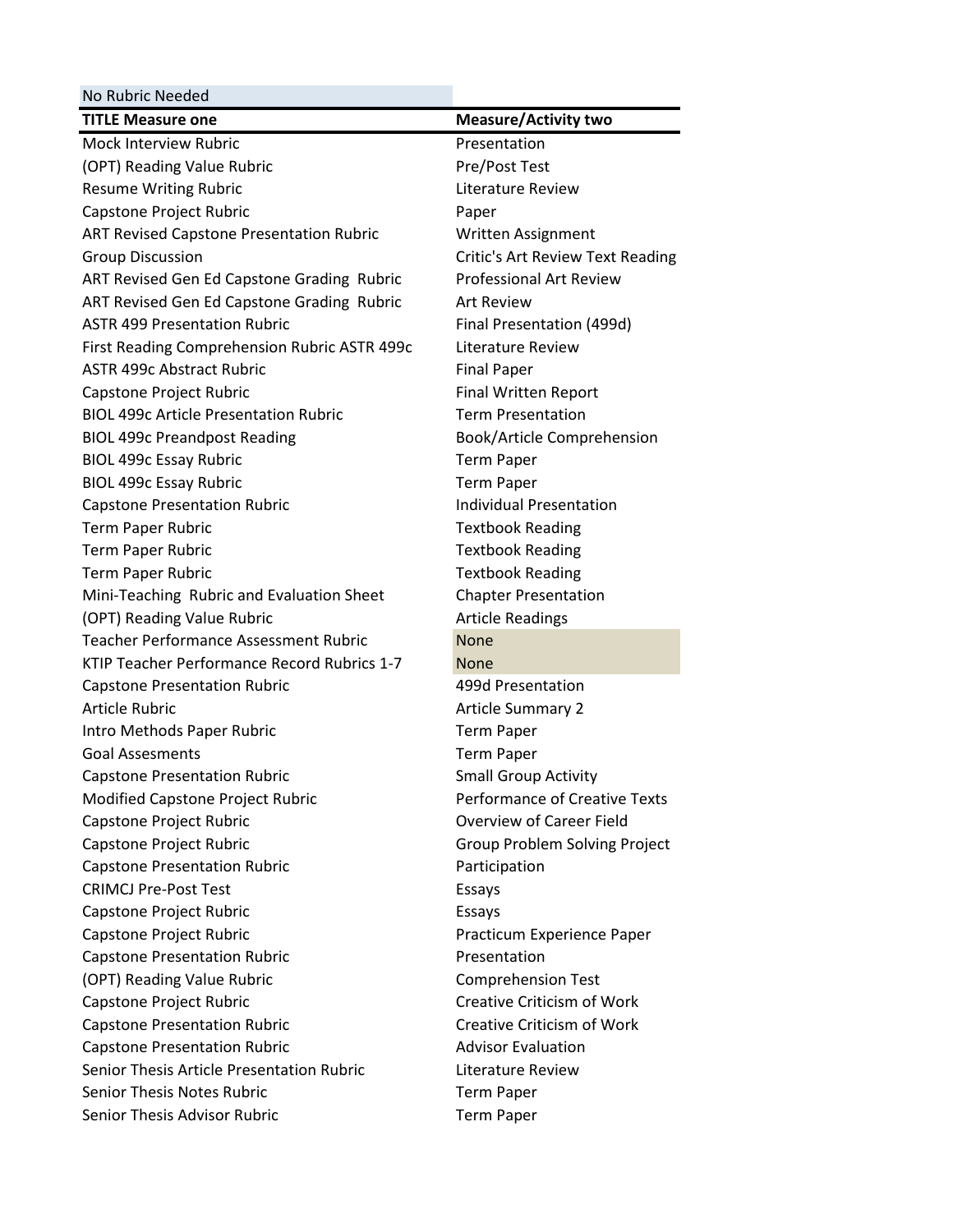| <b>Capstone Presentation Rubric</b>           | <b>Classroom Poster Presentation</b> |  |
|-----------------------------------------------|--------------------------------------|--|
| (OPT) Reading Value Rubric                    | Pre/Post Test                        |  |
| Capstone Project Rubric                       | <b>Reflection Paper</b>              |  |
| Capstone Project Rubric                       | <b>Position Paper</b>                |  |
| <b>Capstone Presentation Rubric</b>           | Discussion                           |  |
| Journal Article Pre/Post Test Rubric          | <b>Obsterics Pre/Post Test</b>       |  |
| Capstone Project Rubric                       | <b>Clinical Reflection Paper</b>     |  |
| Capstone Project Rubric                       | Exams                                |  |
| <b>Capstone Presentation Rubric</b>           | Record of Instructional Event        |  |
| <b>Professional Resource Review Rubric</b>    | <b>Curriculum Unit Analysis</b>      |  |
| <b>Adapted Gen Ed Writing Rubric</b>          | <b>TPA Written Document</b>          |  |
| <b>TPA Rubrics</b>                            | <b>Assessment Data Reflection</b>    |  |
| <b>Capstone Presentation Rubric</b>           | Record of Instructional Event        |  |
| Professional Resource Review Rubric           | <b>Curriculum Unit Analysis</b>      |  |
| <b>Adapted Gen Ed Writing Rubric</b>          | <b>TPA Written Document</b>          |  |
| <b>TPA Rubrics</b>                            | <b>Assessment Data Reflection</b>    |  |
| Revised Capstone Presentation Rubric          | <b>Topical Presentation</b>          |  |
| <b>Standardized Test</b>                      | <b>Literary Terms Test</b>           |  |
| <b>Rubric Assessing Writing</b>               | <b>Term Paper</b>                    |  |
| Revised Capstone Presentation Rubric          | <b>Term Paper</b>                    |  |
| <b>Supervising Teacher Evaluation Rubric</b>  | <b>Oral Presentation</b>             |  |
| <b>Cloz Test Rubric</b>                       | <b>Reading Summaries</b>             |  |
| Capstone Project Rubric                       | <b>Reading Summaries</b>             |  |
| Capstone Project Rubric                       | <b>Unit Rationale</b>                |  |
| Rubric2forFrench                              | <b>Oral Presentations</b>            |  |
| Rubric1forFrench1b                            | Research Project                     |  |
| Capstone Project Rubric                       | <b>Final Exam</b>                    |  |
| Capstone Project Rubric                       | <b>Public Display Poster</b>         |  |
| Capstone Presentation Rubric (GenEd Rubric B) |                                      |  |
|                                               | Presentation                         |  |
| Reading Value Rubric (GenEd Rubric C)         | Exams                                |  |
| Capstone Project Rubric (GenEd Rubric A)      | Essays                               |  |
| Capstone Project Rubric (GenEd Rubric A)      | <b>None</b>                          |  |
| HIS 499c Peer Review                          | Research Project                     |  |
| (OPT) Reading Value Rubric                    | Historiography Paper                 |  |
| <b>Short Writing Assignment Rubric</b>        | <b>Research Project</b>              |  |
| Capstone Project Rubric                       | <b>Progress Reports</b>              |  |
| <b>Participation Rubric</b>                   | Presentations                        |  |
| (OPT) Reading Value Rubric                    | Exams                                |  |
| Rubric for Lesson Plan Development            | Exams                                |  |
| Rubric for Lesson Plan Development            | Exams                                |  |
| <b>Capstone Presentation Rubric</b>           | <b>Discussion</b>                    |  |
| (OPT) Reading Value Rubric                    | Self-Assessment Inventory            |  |
|                                               |                                      |  |
| Capstone Project Rubric                       | <b>Book Report</b>                   |  |
| Capstone Project Rubric                       | Journal                              |  |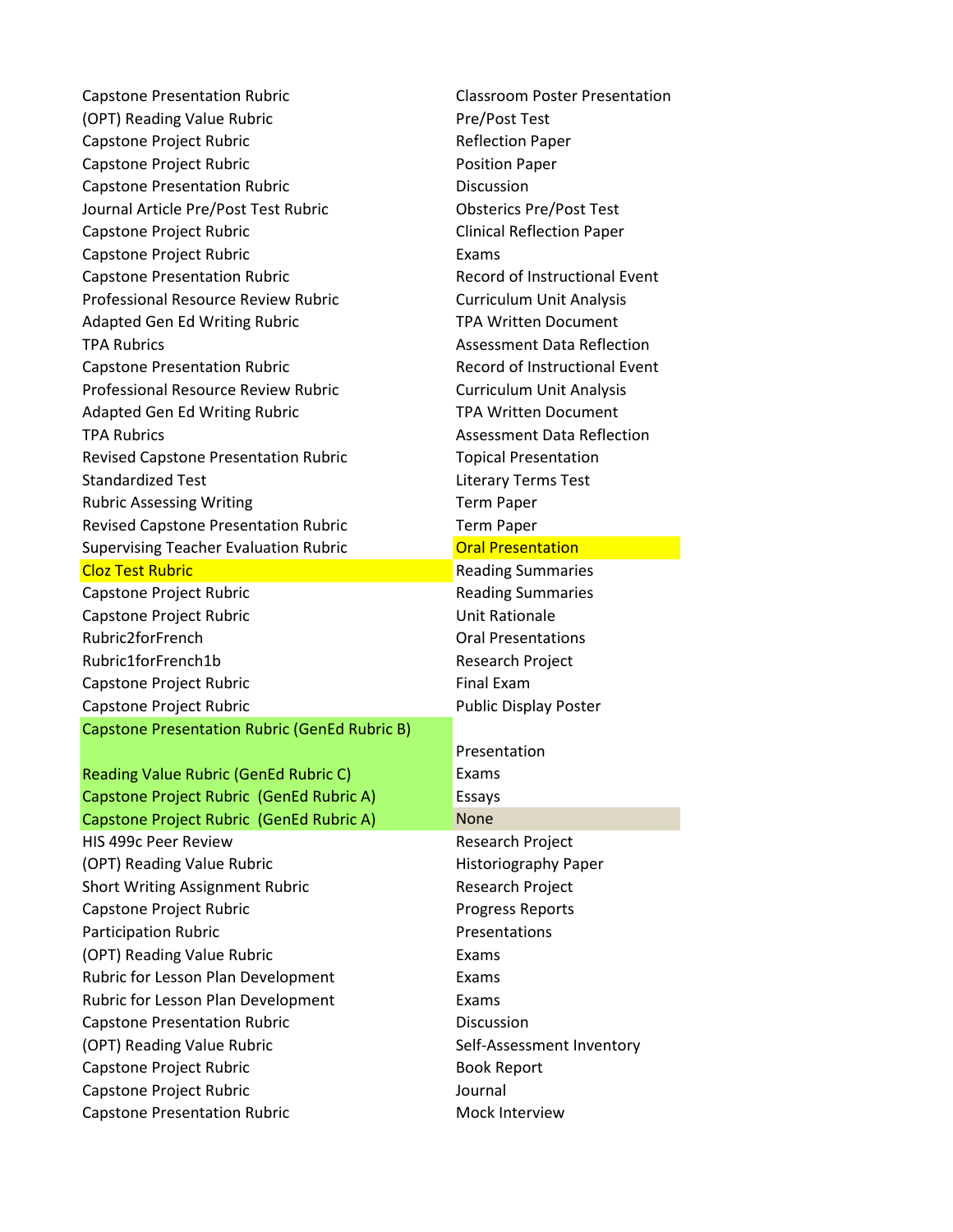Ky Teacher Intership Program Handbook Rubric

Capstone Project Rubric Teacher Performance Assessment TPA 7 Scoring Rubrics Proffesional Growth Plan Pres. Capstone Presentation Rubric Final Presentation IET 499c Rubric for Reports Cited Literature IET 499c Rubric for Reports None Rubric for Presentations **Problem/Solution Papers** Problem/Solution Papers Capstone Presentation Rubric Capstone Presentation PrePost Test **Discussion Board Assignment** Capstone Project Rubric **Capstone Profession** Capstone Project Rubric **Capstone Summary** Class Discussion Rubric **Final Presentation** Class Discussion Rubric Pre/Post Test Writing Rubric Essays and Final Project Rubric Final Paper Writing Rubric Essays and Final Project Rubric Study Abroad Recruitment Proj. Participation Rubrics **Current Event Exercises** Quiz Questions/Current Event Writing Rubric Class Participation Current Event Rubric **Case Analysis** Case Analysis 1st,2nd,3rd place on simulator example and case Analysis Peer Review Form and the control of the Mock Interview

Module 1 Part A Rubirc **Community Analysis** Community Analysis Capstone Project Rubric Chosen Profession Essay Capstone Senior Recital Rubric Capstone Capstone Senior Recital Rubric Capstone Cral Presentation Capstone Program Notes Rubric Section 1 Journal Capstone Program Notes Rubric None Journal Rubric None **Clinical Reflection Rubric Presentations** PrePost Test **Discussion** PrePost Test Clinical Reflection Assignments Clinical Integration Paper Grading Rubirc None Capstone Presentation Rubric **Multiple Exercises Lesson** Exams **Case Studies** Capstone Project Rubric **Exercise Program** Capstone Project Rubric **Exercise Program** Capstone Presentation Rubric **Presentation Rubric Presentation Listening** Rubric PHIL 4-Pre/Post Test Article Analysis Rubric PHIL 1-Reading **Research Project** Research Project Rubric PHIL 1-Reading Term Paper Capstone Presentation Rubric Visual Exhibit None **Document Drafting** Capstone Project Rubric New York Capstone Project Rubric New York Written Assignment **None** Document Drafting Rubric for Evaluating In-Class Discussion Reading Presentations **PrePost Test** Oral Assignments

Diversity Journal Articles Exam Over Reading The Matter of the Skills Reading Assignment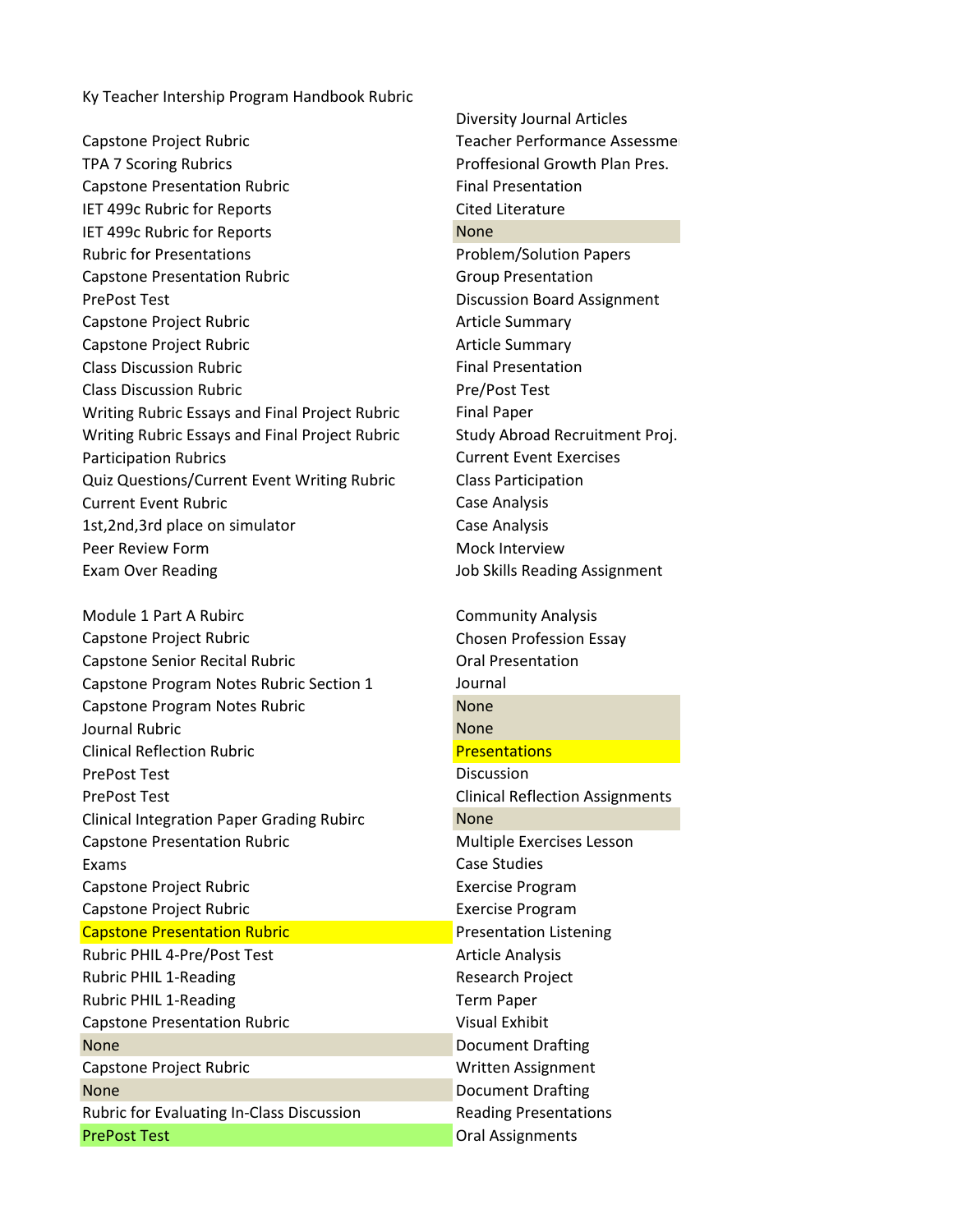| <b>Capstone Project Rubric</b>                                                      | <b>Reading Response Digests</b>        |
|-------------------------------------------------------------------------------------|----------------------------------------|
| <b>Capstone Project Rubric</b>                                                      | <b>None</b>                            |
| <b>Capstone Presentation Rubric</b>                                                 | <b>Objective Presentations</b>         |
| (OPT) Reading Value Rubric                                                          | <b>Unit Tests</b>                      |
| <b>Writing Rubric</b>                                                               | <b>Test Essay Questions</b>            |
| Capstone Project Rubric                                                             | <b>Test Essay Questions</b>            |
| <b>Class Discussion Rubric</b>                                                      | Presentation                           |
| Exit Exam                                                                           | <b>Article Analysis</b>                |
| Capstone Project Rubric                                                             | <b>Essay Exam</b>                      |
| Exit Exam                                                                           | Research Proposal                      |
| <b>Capstone Presentation Rubric</b>                                                 | <b>Oral Presentations</b>              |
| Rubric 2 for Spanish 1b                                                             | Research Project                       |
| Capstone Project Rubric                                                             | <b>Final Exam</b>                      |
| Capstone Project Rubric                                                             | Poster                                 |
| <b>Capstone Presentation Rubric</b>                                                 | <b>Current Issue Discussion</b>        |
| <b>Text Essay Reading Comprehension Rubric</b>                                      | <b>Sports Business Journal Reading</b> |
| Capstone Project Rubric                                                             | <b>Current Issue Discussion</b>        |
| <b>Capstone Presentation Rubric</b>                                                 | <b>Current Issue Discussion</b>        |
| <b>Capstone Presentation Rubric</b>                                                 | <b>Advisor Evaluation</b>              |
| <b>Reading Comprehension Rubric</b>                                                 | Final Project: Comp. of Lit.           |
| Capstone Project Rubric CDR                                                         | <b>Final Project Report</b>            |
| Capstone Presentation Rubric; Capstone Project Rubr Critical Design ReviewReport/Pr |                                        |
| <b>Case Staffing Presentation Rubric</b>                                            | <b>Questions/Answers</b>               |
| <b>Evaluate Your Test Results Rubric</b>                                            | <b>Performing Practice</b>             |
| Capstone Project Rubric                                                             | Implementation                         |
| Capstone Project Rubric                                                             | Implementation                         |
| Mock Interview Rubric 1a1                                                           | <b>Public Display</b>                  |
| <b>Discussion Rubric</b>                                                            | <b>Career Portfolio</b>                |
| <b>Cover Letter Assessment Rubric</b>                                               | <b>Benchmark Calender</b>              |
| <b>Capstone Presentation Rubric</b>                                                 | <b>Term Paper</b>                      |
| <b>Capstone Presentation Rubric</b>                                                 | Mock Interview                         |
| (OPT) Reading Value Rubric                                                          | Pre/Post Test                          |
| Capstone Project Rubric                                                             | <b>Resume Writing Exercise</b>         |
| Capstone Project Rubric                                                             | <b>Case Studies</b>                    |
| <b>Exam Question Rubrics</b>                                                        | Probability Lab                        |
| Sampling Theory & Labortory Rubrics                                                 | <b>Exam Question</b>                   |
| Mathematical Reasoning/Problem Solving Rubric                                       | In-Class Activity                      |
| Loan Activity Rubric                                                                | <b>Exam Question</b>                   |
| Rubric for Statistical Survey Project                                               | Authentic Project                      |
| Problem Solving/Mini Project Rubric                                                 | <b>Exam Questions</b>                  |
| <b>Exam Question Rubrics</b>                                                        | <b>Exam Questions</b>                  |
| <b>Buying A House Project Rubric</b>                                                | <b>Exam Questions</b>                  |
| <b>Exam Question Rubrics</b>                                                        | <b>Activity</b>                        |
| <b>Exam Question Rubrics</b>                                                        | <b>Activity</b>                        |
| <b>Exam Question Rubrics</b>                                                        | <b>Activity</b>                        |
| <b>Exam Question Rubrics</b>                                                        | <b>Activity</b>                        |
| <b>Exam Question Rubrics</b>                                                        | <b>Challenge Problems</b>              |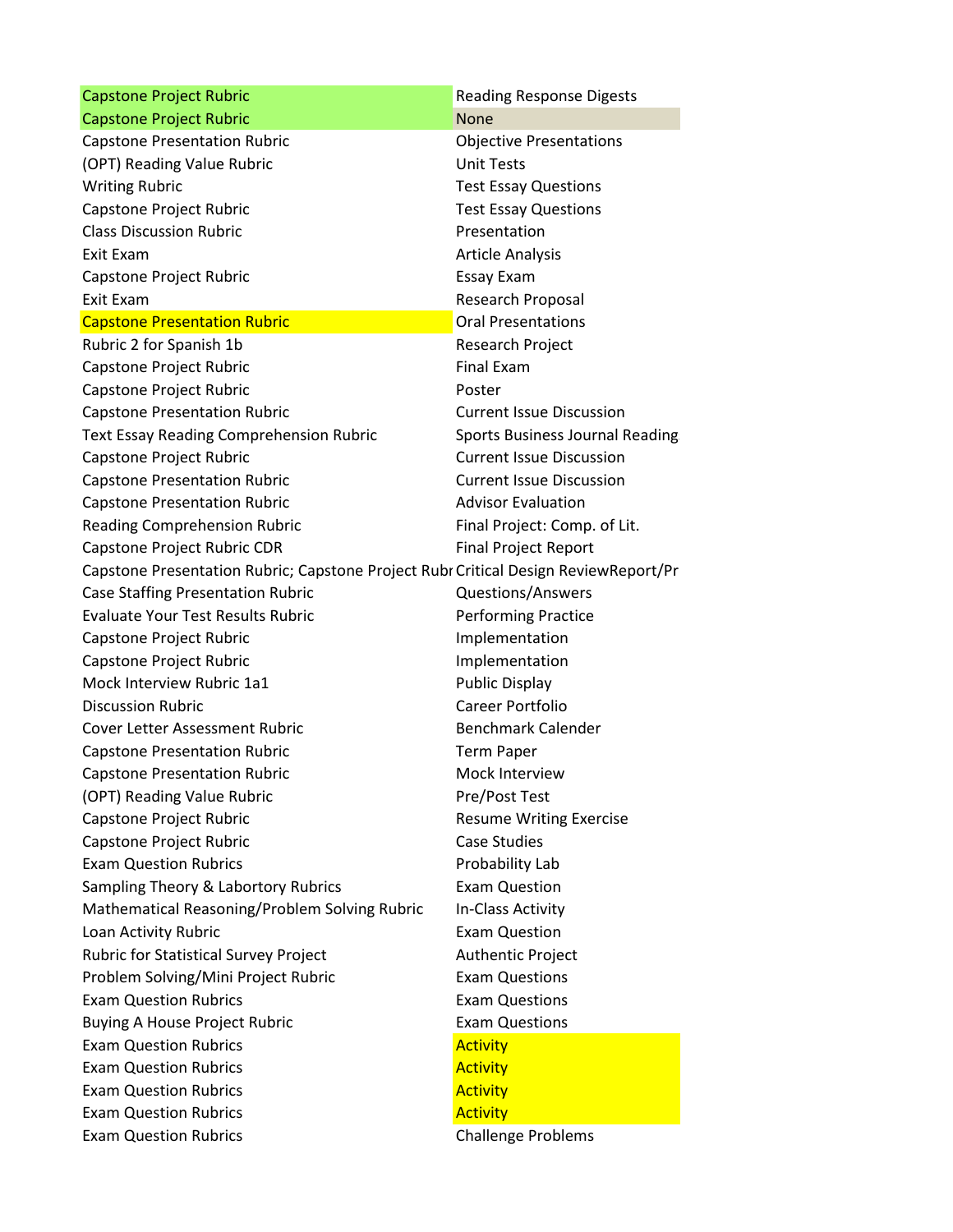| <b>Exam Question Rubrics</b>                                              | <b>Modeling Activity</b>              |
|---------------------------------------------------------------------------|---------------------------------------|
| <b>Exam Question Rubrics</b>                                              | <b>Integration Activity</b>           |
| <b>Exam Question Rubrics</b>                                              | <b>Exponential Growth/Decay Activ</b> |
| <b>Exam Question Rubrics</b>                                              | <b>Challenge Problems</b>             |
| <b>Exam Question Rubrics</b>                                              | Average Rate of Change Activity       |
| <b>Exam Question Rubrics</b>                                              | <b>Tangent Activity</b>               |
| <b>Exam Question Rubrics</b>                                              | Optimization Homework/Projec          |
| National Communication Association's Competent Sp Presentation Reflection |                                       |
| <b>Percent of Answers Correct</b>                                         | Citing of Sources in Presentatior     |
| NCA Competent Speaker Form                                                | Information Technology Implem         |
| <b>Department Rubric</b>                                                  | Analysis/Evaluation of Diverse P      |
| <b>Rubric for Assessing Writing Effectiveness</b>                         | <b>Final Exam Essay Questions</b>     |
| <b>Rubric for Assessing Writing Effectiveness</b>                         | <b>Final Exam Essay Questions</b>     |
| <b>Rubric for Assessing Writing Effectiveness</b>                         | Library Research Quiz                 |
| <b>Rubric for Assessing Writing Effectiveness</b>                         | <b>Final Exam Essay Questions</b>     |
| <b>Percent of Answers Correct</b>                                         | <b>Informative Summary</b>            |
| <b>Rubric for Assessing Writing Effectiveness</b>                         | <b>Informative Summary</b>            |
| <b>Rubric for Assessing Writing Effectiveness</b>                         | <b>Faculty Survey</b>                 |
| <b>Rubric for Assessing Writing Effectiveness</b>                         | <b>Class Discussion</b>               |
| See CORE W writing rubrics                                                | <b>Informal Writing Assignments</b>   |
| See CORE W writing rubrics                                                | <b>Essay Exam Question</b>            |
| See CORE W writing rubrics                                                | <b>Class Discussion</b>               |
| See CORE W writing rubrics                                                | <b>Class Discussion</b>               |
| <b>Writing Assignment Rubric</b>                                          | <b>Essay Exam Question rubric</b>     |
| <b>Writing Assignment Rubric</b>                                          | Discussion                            |
| <b>Writing Assignment Rubric</b>                                          | <b>Essay Exam Question rubric</b>     |
| <b>Writing Assignment Rubric</b>                                          | <b>Essay Exam Question rubric</b>     |
| Essay Exam Rubric                                                         | <b>Essay Exams</b>                    |
| Essay Exam Rubric                                                         | <b>Class Participation</b>            |
| Essay Exam Rubric                                                         | <b>Class Participation</b>            |
| <b>Essay Exam Rubric</b>                                                  | Web Based Assignment                  |
| Exams                                                                     | <b>Article Readings</b>               |
| Exams                                                                     | Discussion                            |
| <b>Class Discussion Rubric</b>                                            | <b>Reflection Paper</b>               |
| None                                                                      | <b>Different Perspectives Paper</b>   |
| <b>None</b>                                                               | <b>None</b>                           |
| Pre/Post Test Grade                                                       | <b>Exam Questions</b>                 |
| Pre/Post Test Grade                                                       | <b>Exam Questions</b>                 |
| Pre/Post Test Grade                                                       | <b>Exam Questions</b>                 |
| Pre/Post Test Grade                                                       | <b>Exam Questions</b>                 |
| Rubric for 1c                                                             | <b>Essay Questions</b>                |
| Rubric for 4b                                                             | <b>Essay Questions</b>                |
| Pre/Post Test Grade                                                       | <b>Class Discussions</b>              |
| Rubric for 6b                                                             | <b>Essay Questions</b>                |
| Quizzes/Exams                                                             | None                                  |
| <b>Grading Rubric for Writing Assignment</b>                              | In-Class Writing Assignments          |
| <b>Percent of Answers Correct</b>                                         | Group Project                         |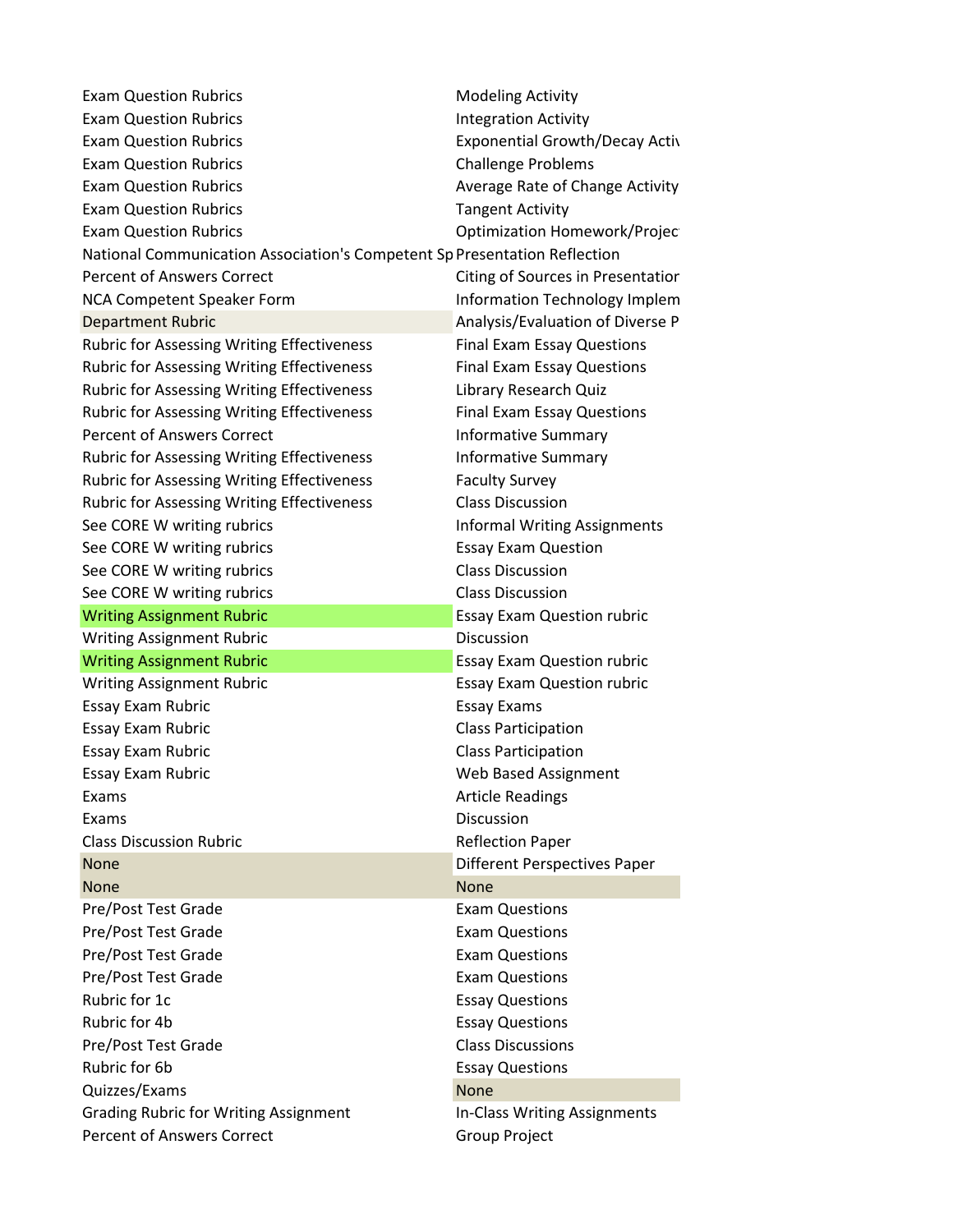| Percent of Answers Correct                        | Projects (Group & Individual)     |
|---------------------------------------------------|-----------------------------------|
| <b>Percent of Answers Correct</b>                 | Discussion                        |
| Quizzes                                           | <b>None</b>                       |
| <b>Oral Presentation Assessment</b>               | <b>Informational Paper</b>        |
| Quizzes                                           | <b>None</b>                       |
| Visual Assessment (Within SLO Proposal)           | <b>Listening to Medevil Music</b> |
| Quizzes                                           | Viewing/Listening Material        |
| Rubric A                                          | Presentation                      |
| <b>Rubric A</b>                                   | Presentation                      |
| <b>Rubric A</b>                                   | Presentation                      |
| <b>Rubric A</b>                                   | Presentation                      |
| <b>Rubric A</b>                                   | Presentation                      |
| <b>Rubric A</b>                                   | Presentation                      |
| <b>Rubric A</b>                                   | Presentation                      |
| <b>Rubric A</b>                                   | Presentation                      |
| <b>Rubric D1</b>                                  | <b>Exam Questions</b>             |
| <b>Rubric D3</b>                                  | <b>Essay Assignment</b>           |
| <b>Rubric D5</b>                                  | Exam Questions (Modern Thinke     |
| Rubric D7                                         | Philosophic Film                  |
| <b>Rubric D8</b>                                  | <b>Aesthetics Exam Questions</b>  |
| Quizzes                                           | <b>Utilitarianism Articles</b>    |
| <b>Rubric 1c</b>                                  | Essay Assignment 2 (Stuck in Ma   |
| Quiz                                              | Reading/Discussion (Aquinas)      |
| <b>Rubric 6a</b>                                  | Ethics Report Form (Film)         |
| Quiz                                              | Censorship Article Reading        |
| Within SLO Proposal                               | Prespective Critique              |
| Within SLO Proposal                               | <b>Test Questions</b>             |
| Within SLO Proposal                               | Performance Critique              |
| Within SLO Proposal                               | <b>Test Questions</b>             |
| SLO 1b Activity 1 Rubric                          | Journal Entry                     |
| SLO 4b Activity 1 Rubric                          | <b>Cultural Values Reflection</b> |
| <b>None</b>                                       | Discussion Questions (Set one)    |
| Rubric 4b1                                        | <b>Written Report</b>             |
| <b>None</b>                                       | <b>French Interviews</b>          |
| <b>None</b>                                       | <b>Role-Playing Simulation</b>    |
| Quizzes                                           | <b>Exam Questions</b>             |
| <b>Assessment Rubric for Written Comm. Skills</b> | <b>Exam Questions</b>             |
| Assessment Rubric for Written Comm, Skills        | <b>Exam Questions</b>             |
| <b>Reading Questions Rubric</b>                   | <b>Historical Narrative Paper</b> |
| <b>Historical Narrative Paper Rubric</b>          | Primary Source Analysis Paper     |
| Primary Source Analysis Paper Rubric              | Newspaper Review of a Cultural    |
| <b>Reading Questions Rubric</b>                   | <b>Response Paper</b>             |
| Film Analysis Rubric                              | <b>Comparative Analysis Paper</b> |
| Film Analysis Rubric                              | <b>Comparative Analysis Paper</b> |
| Answer Rubric D1                                  | <b>Exam Questions</b>             |
| <b>Short Answer Rubric D3</b>                     | <b>Essay Assignment</b>           |
| Answer Rubric D5                                  | Quizzes/Exams                     |
|                                                   |                                   |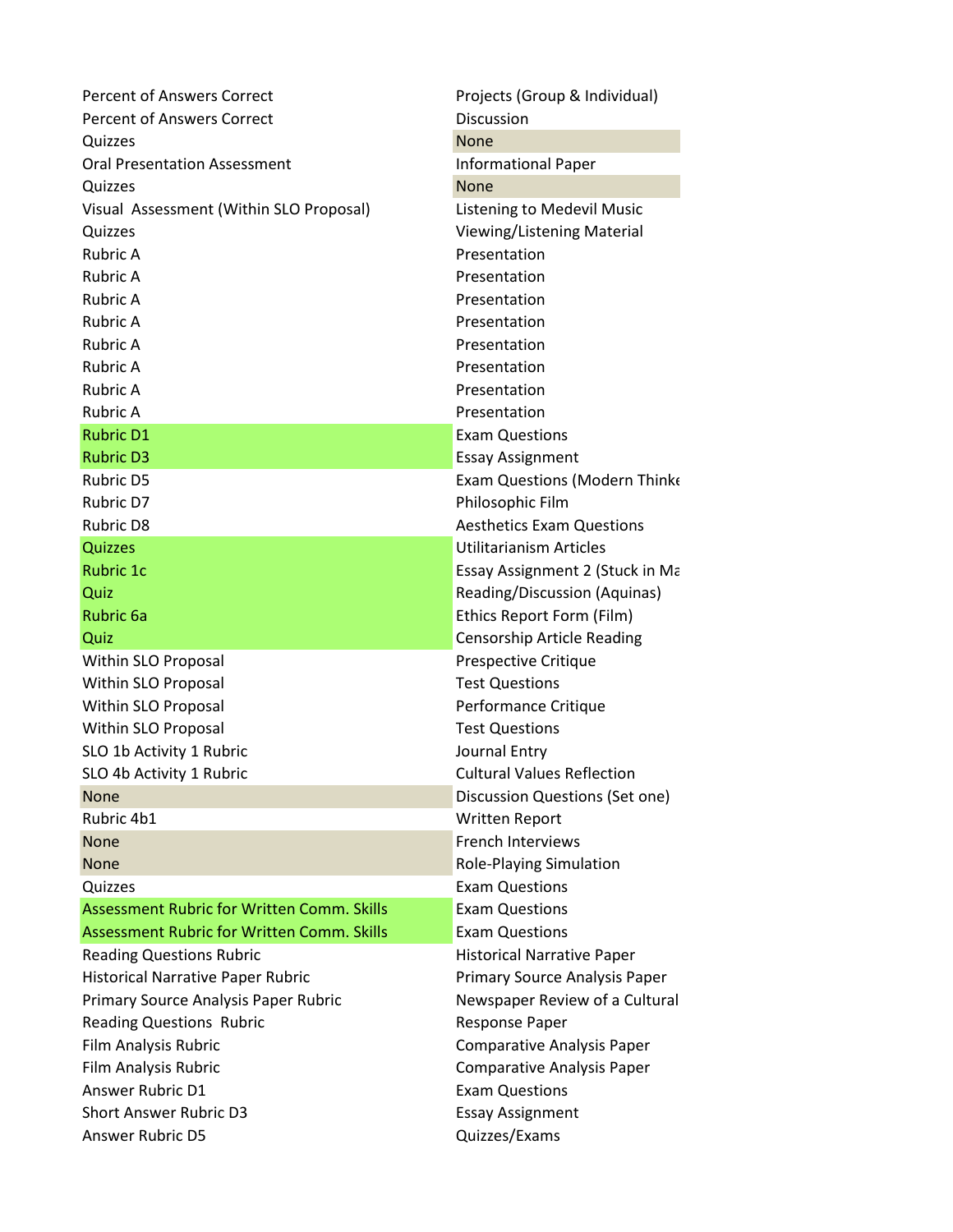| Answering Questions About Video Clip                                               | <b>Various Readings</b>                    |
|------------------------------------------------------------------------------------|--------------------------------------------|
| <b>None</b>                                                                        | Quizzes                                    |
| <b>Presenation &amp; Culture Rubric</b>                                            | <b>Cultural Theme Essay</b>                |
| <b>Reading Questions</b>                                                           | <b>Chapter readings</b>                    |
| <b>Percent of Answers Correct</b>                                                  | <b>Construction of Graphs Assignm</b>      |
| <b>Graded Test Questions</b>                                                       | <b>Scientific Experiment Report</b>        |
| <b>Percent of Answers Correct</b>                                                  | Food/Activity Log                          |
| Augmented Rubric for SLO 2b #2 (Not Attached)                                      | <b>Case Studies/experiments</b>            |
| <b>Graded Test Questions</b>                                                       | Support open & debated topic               |
| <b>Graded Test Questions</b>                                                       | <b>Evaluate scenarios</b>                  |
| Quizzes/Exams                                                                      | <b>Family Health History</b>               |
| SLO 1c Grading Rubric                                                              | Diet Improvement Paper                     |
| <b>Quiz/Exam Questions</b>                                                         | <b>None</b>                                |
| <b>Percent of Answers Correct</b>                                                  | <b>None</b>                                |
| <b>None</b>                                                                        | Weight Management Chart                    |
| SLO 1c Grading Rubric                                                              | <b>None</b>                                |
| <b>None</b>                                                                        | <b>None</b>                                |
| <b>Percent of Answers Correct</b>                                                  | <b>None</b>                                |
| <b>Presentation Assignment Assessment</b>                                          | <b>Exam Questions</b>                      |
| <b>None</b>                                                                        | <b>Exam Questions</b>                      |
| Subjective Grading (Instructor's Terminology)                                      | <b>Reading Critiques</b>                   |
| <b>Exam Questions Rubric</b>                                                       | <b>Exam Questions</b>                      |
| <b>Exam Questions Rubric</b>                                                       | Unknown Organism Identificatic             |
| <b>Exam Questions Rubric</b>                                                       | <b>Mitigation Calculation</b>              |
| <b>Exam Questions Rubric</b>                                                       | Portion of Presentation Grade              |
| Reading and Reflection Quiz/Class Discussion                                       |                                            |
| Scoring Rubric 1b                                                                  | <b>Class Discussion</b>                    |
| Test or Reading Quiz Scoring Rubric 1d                                             | Reading and Reflection Quiz                |
| Test or Reading Quiz Scoring Rubric 2b                                             | Reading and Reflection Quiz                |
| Test or Reading Quiz Scoring Rubric 5a                                             | Reading and Reflection Quiz                |
| Test or Reading Quiz Scoring Rubric 5b                                             | <b>Extended Reading &amp; Reflection C</b> |
| Test or Reading Quiz Scoring Rubric 5c                                             | Reading and Reflection Quiz/Cla            |
| Read & Reflection Quiz/Class Discussion Scoring                                    |                                            |
| Rubric 1b                                                                          | <b>Class Discussion</b>                    |
| Exam Question/Read & Reflection Quiz SR 1d                                         | Reading and Reflection Quiz                |
| Exam Question/Read & Reflection Quiz SR 2b                                         | Reading and Reflection Quiz                |
| Exam Question/Read & Reflection Quiz SR 5a                                         | Reading and Reflection Quiz                |
| Exam Question/Class Discussion/Term Paper SR 5b                                    | <b>Extended Reading &amp; Reflection C</b> |
| Exam Question/Read & Reflection Quiz/Class Discuss Reading and Reflection Quiz/Cla |                                            |
| Reading Quiz/Class Discussion SR 1b                                                | <b>Class Discussion</b>                    |
| Test Question/Reading Quiz Scoring Rubric 1d                                       | <b>Reading Quiz</b>                        |
| Test Question/Reading Quiz Scoring Rubric 2b                                       | <b>Reading Quiz</b>                        |
| Test Question/Reading Quiz Scoring Rubric 5a                                       | <b>Reading Quiz</b>                        |
| Test Question/Class Discussion Scoring Rubric 5b                                   | <b>Class Discussion</b>                    |
| Test Ques./Reading Quiz/Dis. Scoring Rubric 5c                                     | Reading Quiz/Class Discussion              |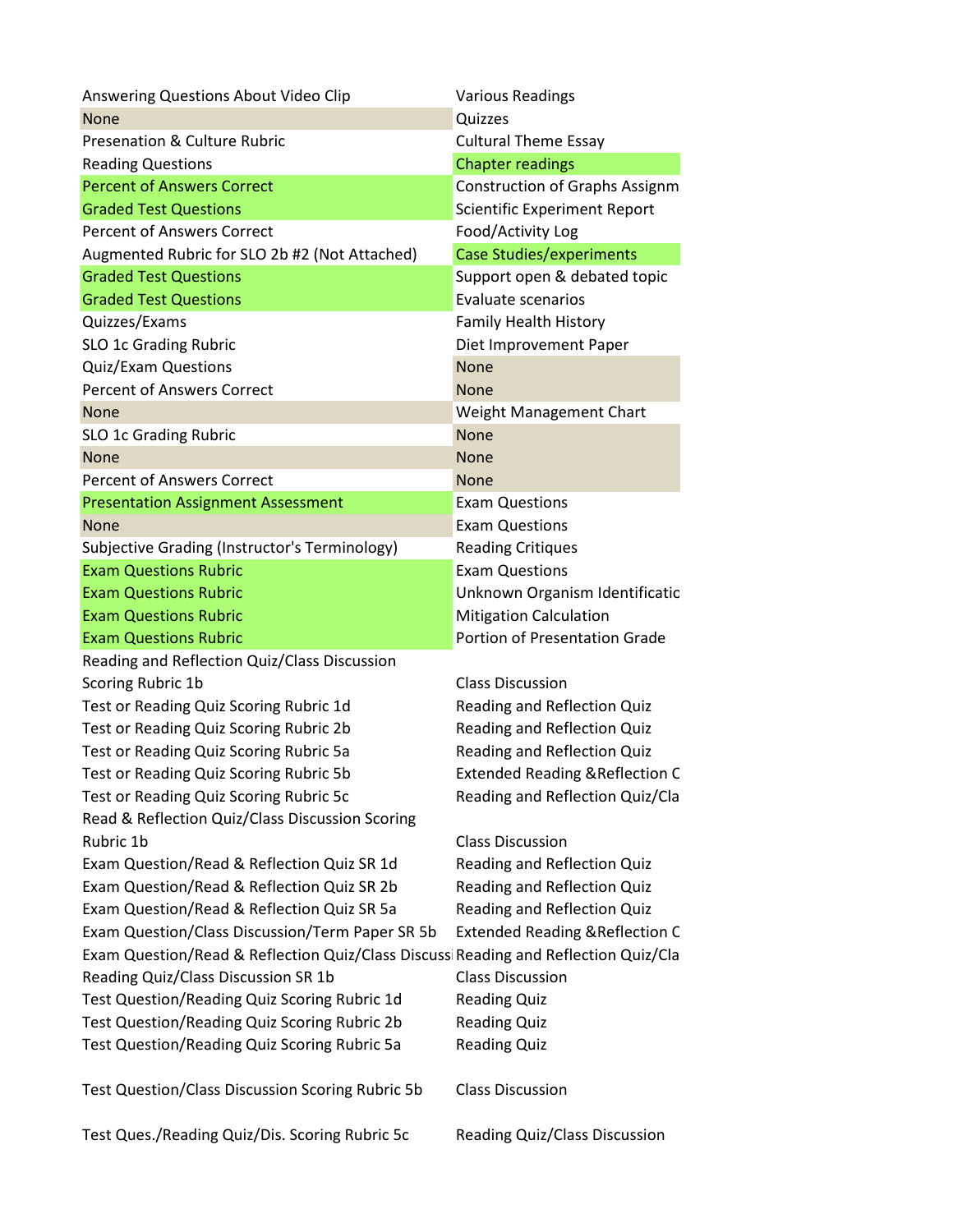| <b>Percent of Answers Correct</b>       | <b>Class Discussion</b>        |
|-----------------------------------------|--------------------------------|
| None                                    | <b>Tectonic Plate Exercise</b> |
| <b>Percent of Answers Correct</b>       | Isobar exercise                |
| <b>None</b>                             | Earthquake Exercise            |
| <b>Percent of Answers Correct</b>       | Control                        |
| <b>Percent of Answers Correct</b>       | Open Ended Exam Questions      |
| <b>Percent of Answers Correct</b>       | <b>Class Discussion</b>        |
| <b>None</b>                             | <b>Tectonic Plate Exercise</b> |
| <b>Percent of Answers Correct</b>       | Argument                       |
| <b>Percent of Answers Correct</b>       | Earthquake Exercise            |
| <b>None</b>                             | Control                        |
|                                         |                                |
| <b>Percent of Answers Correct</b>       | Open Ended Exam Questions      |
| Reading Summaries/Outline Rubric        | Exam                           |
| Reading Summaries/Outline Rubric        | Research Paper                 |
| <b>Analytic Exam Question Rubric</b>    | Exercises                      |
| Essay Style Exam Rubric                 | <b>Class Discussion</b>        |
| Reading Summaries/Outline Rubric        | Exam                           |
| <b>Exercise Rubric</b>                  | <b>Class Discussion</b>        |
| Discussion (not an SLO)                 | Exercises                      |
| <b>Percent of Answers Correct</b>       | <b>Comprehension Quizzes</b>   |
| <b>None</b>                             | <b>Exam Questions</b>          |
|                                         |                                |
| <b>Percent of Answers Correct</b>       | Journal Entries                |
| <b>None</b>                             | <b>Exam Questions</b>          |
| <b>None</b>                             | <b>None</b>                    |
| <b>Percent of Answers Correct</b>       | Group problems                 |
| <b>Exam Questions Rubric 1b</b>         | Lab Exercises                  |
| Literature Review Rubric 1c             | Research Paper                 |
| <b>Exam Questions Rubric 1d</b>         | Lab Exercises                  |
| <b>Exam Questions Rubric 2b</b>         | <b>Class Discussions</b>       |
| <b>Exam Questions Rubiric 5a</b>        | Lab Exercises                  |
| <b>Class Discussion Rubric 5b</b>       | <b>Exam Questions</b>          |
| <b>Exam Questions Rubric 5c</b>         | <b>Class Discussions</b>       |
| Rubric SLO 1b                           | <b>Exam Question</b>           |
| Rubric SLO 1c                           | Science Behind Photos Paper    |
| Rubric SLO 1d                           | <b>Exam Question</b>           |
| Rubric SLO 2b                           | <b>Exam Question</b>           |
| Rubric SLO 5a                           | <b>Exam Question</b>           |
| Rubric SLO 5b                           | <b>None</b>                    |
| Rubric SLO 5c                           | <b>Exam Question</b>           |
| <b>None</b>                             | <b>Inquiry Activities</b>      |
| <b>Percent of Answers Correct</b>       | <b>Inquiry Activities</b>      |
| Rubric Mentioned-not attached sample NA | <b>Inquiry Activities</b>      |
| <b>None</b>                             | <b>Exam Questions</b>          |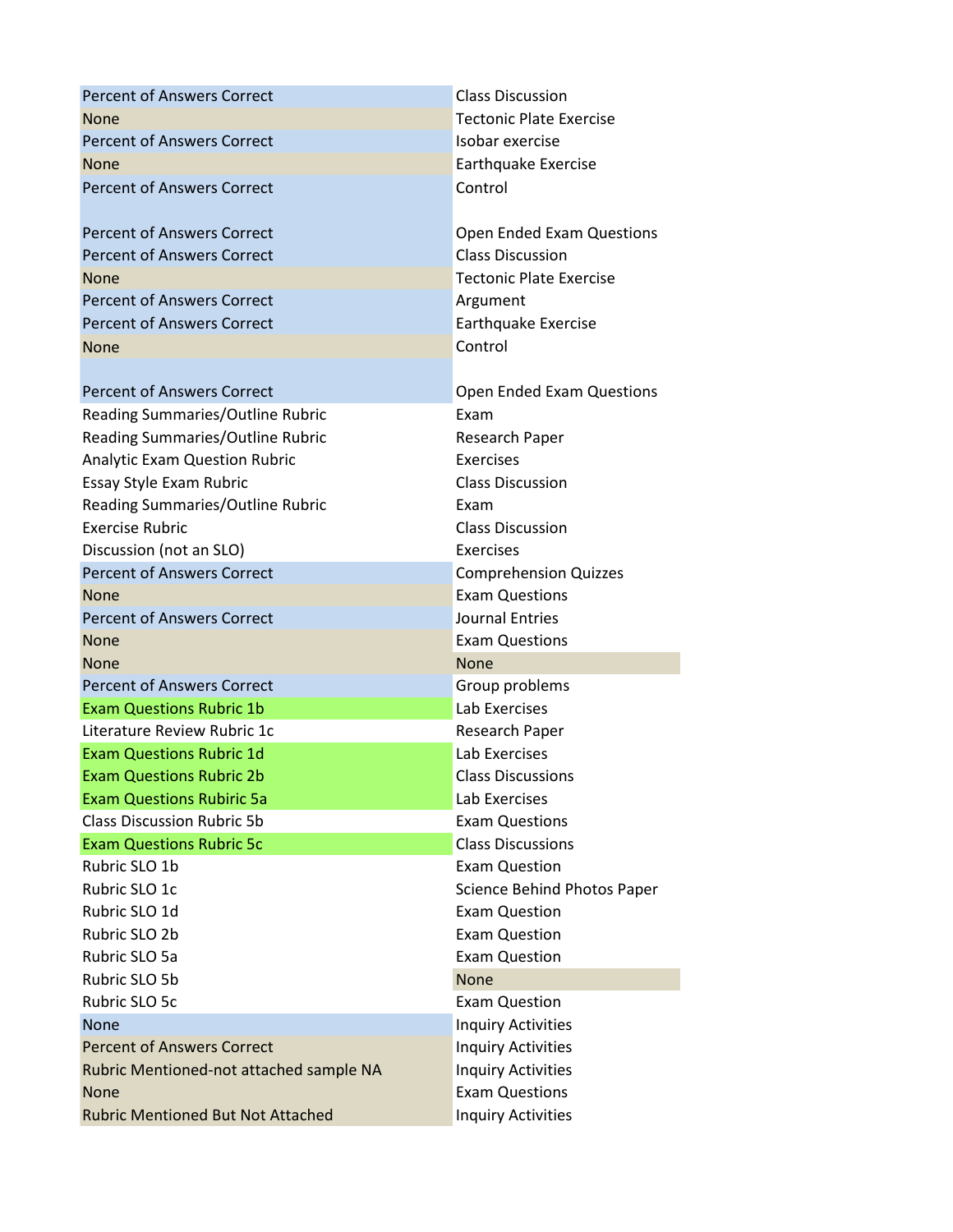| <b>Percent of Answers Correct</b>                 | <b>Class Discussion</b>               |
|---------------------------------------------------|---------------------------------------|
| <b>Percent of Answers Correct</b>                 | <b>Essay Questions</b>                |
| None                                              | <b>Argument Summaries</b>             |
| None                                              | <b>Student Presentations</b>          |
| <b>None</b>                                       | Daily Journal/Self Evaluation         |
| <b>Percent of Answers Correct</b>                 | <b>None</b>                           |
| <b>None</b>                                       |                                       |
| <b>Samples</b>                                    | <b>Financial Statement Analysis</b>   |
| Case Study rubric                                 | Exam questions                        |
| Response/Res/Analysis rubric (No SLO)             | Income Tax analysis                   |
| <b>Written Communication Skills rubric</b>        | <b>Class Discussion</b>               |
| <b>Written Communication Skills rubric</b>        | Essays                                |
| <b>Written Communication Skills or Rubric D</b>   | <b>Class Discussion</b>               |
| <b>Written Communication Skills rubric</b>        | <b>Class Discussion</b>               |
| <b>None</b>                                       | Midterm exams                         |
| <b>Written Communication Skills rubric</b>        | <b>Class Discussion</b>               |
| <b>Written Communication Skills rubric</b>        | Position/Research Papers              |
| <b>Written Communication Skills rubric</b>        | Research Project/Presentation         |
| <b>Written Communication Skills rubric</b>        | <b>Research Project/Presentation</b>  |
| <b>None</b>                                       | Research Project/Presentation         |
| Comparative Analysis Primary Source Rubric        | Legal Response Paper                  |
| <b>Reading Questions Rubric</b>                   | Legal Response Paper                  |
| <b>Generating A Representation</b>                | Movie Poster Representation           |
| <b>Comparative Analysis Primary Source Rubric</b> | Legal Response Paper                  |
| <b>Comparative Analysis Primary Source Rubric</b> | Legal Response Paper                  |
| <b>Writing Assessment Rubric</b>                  | <b>Short Essay Papers</b>             |
| <b>Writing Assessment Rubric</b>                  | <b>Short Essay Papers</b>             |
| <b>Writing Assessment Rubric</b>                  | <b>Short Essay Papers</b>             |
| <b>Writing Assessment Rubric</b>                  | Presentations                         |
| <b>Writing Assessment Rubric</b>                  | <b>Short Essay Papers</b>             |
| <b>Class Discussion Rubric</b>                    | Case Study                            |
| Individual Project Rubric                         | Technology and the Future Writ        |
| Individual Project Rubric                         | <b>Class Discussion</b>               |
| <b>Percent of Answers Correct</b>                 | <b>Group Project</b>                  |
| Individual Project Rubric                         | Govt's Involvement In Tech Inno       |
|                                                   | <b>Reading Comprehension</b>          |
| Exam score                                        | Assignment                            |
|                                                   | <b>Reading Comprehension</b>          |
| Exam score                                        | Assignments                           |
|                                                   | <b>Reading Comprehension</b>          |
| Exam score                                        | Assignments                           |
|                                                   | <b>Reading Comprehension</b>          |
| Exam score                                        | Assignments                           |
| <b>Comparisons Paper Rubric</b>                   | Persuasive Paper                      |
| None                                              | <b>None</b>                           |
| <b>Class Participation Rubric</b>                 | Compare/Contrast Paper                |
| Weekly Reflective Memo Rubric                     | <b>Class Discussion Participation</b> |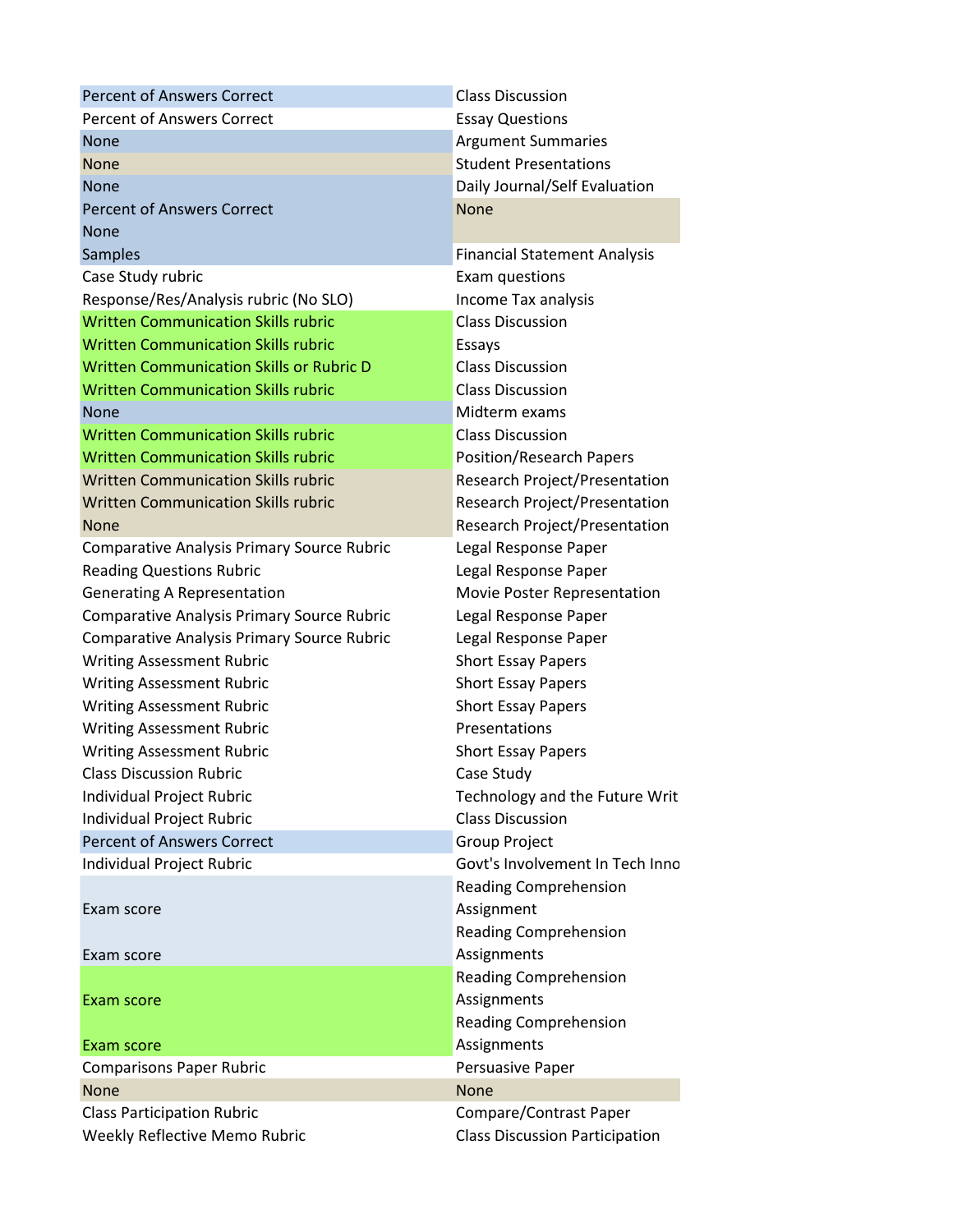| <b>Essay Question rubric</b>                 | Compare/Contrast Laws Assignn           |
|----------------------------------------------|-----------------------------------------|
| Assignment #1                                | <b>Essay Question</b>                   |
| Rubric for Assignment #1-Statute R           | Legal Issue Presentation                |
| Rubric for Assignment #1                     | Legal Issue Presentation                |
| Rubric for Assignment #1                     | Govt's Involvement in Legal Issu        |
| Exam Rubric 1b                               | <b>Class Discussion</b>                 |
| <b>Essay Questions Rubric 1c</b>             | <b>Writing Assignments</b>              |
| <b>Class Discussion Rubric 1d</b>            | <b>Exam Questions</b>                   |
| <b>Exam Questions Rubric 2c</b>              | <b>Class Discussion</b>                 |
| <b>Exam Questions Rubric 4a</b>              | <b>Short Paper</b>                      |
| Quizzes/Exams                                | Research Paper                          |
| <b>Essay Question Scoring Guide/Rubric</b>   | Research Paper                          |
| <b>Essay Question Scoring Guide/Rubric</b>   | Research Paper                          |
| Debate/Discussion Scoring Guide              | Research Paper                          |
| <b>Essay Question Scoring Guide/Rubric</b>   | Research Paper                          |
| SLO 1(b) Grading Rubric (in syllabus)        | Quizzes                                 |
| <b>None</b>                                  | Research Project                        |
| <b>Percent of Answers Correct</b>            | Exams                                   |
| <b>None</b>                                  | <b>Journal Entries</b>                  |
| SLO 1 Grading Rubric (in syllabus)           | Participation                           |
| Essay Exam Rubric                            | <b>Class Participation/Discussion</b>   |
| Essay Exam Rubric                            | Narrative Paper                         |
| Family History Project Rubric                | Research Project                        |
| <b>Class Participation/Discussion Rubric</b> | Research Project                        |
| Essay Exam Rubric                            | Narrative Paper                         |
| <b>Percent of Answers Correct</b>            | <b>Short Papers</b>                     |
| <b>Percent of Answers Correct</b>            | <b>Modeling Paper</b>                   |
| <b>Percent of Answers Correct</b>            | <b>Economic Controversies Paper</b>     |
| <b>Percent of Answers Correct</b>            | Social Factors in Economic Policy       |
| <b>None</b>                                  | <b>Article Reviews</b>                  |
| <b>Article Review Rubric</b>                 | Foreign Country's Economy Papi          |
| <b>None</b>                                  | <b>Financial Statement Paper</b>        |
| Case Analysis Rubric                         | <b>Stock Portfolio</b>                  |
| Case Analysis Rubric                         | Foreign Country's Economy Papi          |
| <b>Percent of Answers Correct</b>            | <b>Class Discussion</b>                 |
| <b>Percent of Answers Correct</b>            | <b>Exam Questions</b>                   |
| <b>Percent of Answers Correct</b>            | <b>Religions Assignment</b>             |
| <b>Percent of Answers Correct</b>            | Personal Culture Assignment             |
| <b>In-Class Discussion Rubric</b>            | Quizzes/Exams - Essay Qs                |
| None/Written Communication Rubric            | Essays/Papers                           |
| None                                         | Discussion                              |
| Rubric for Evaluating In-Class Discussion    | Essays                                  |
| <b>None</b>                                  | <b>Comparative Politics Writing Ass</b> |
| <b>Percent of Answers Correct</b>            | <b>Discussion Board Assignments</b>     |
| <b>None</b>                                  | <b>Discussion Board Assignments</b>     |
| <b>Percent of Answers Correct</b>            | <b>Behavior Change Project</b>          |
| <b>Percent of Answers Correct</b>            | <b>Discussion Board Assignments</b>     |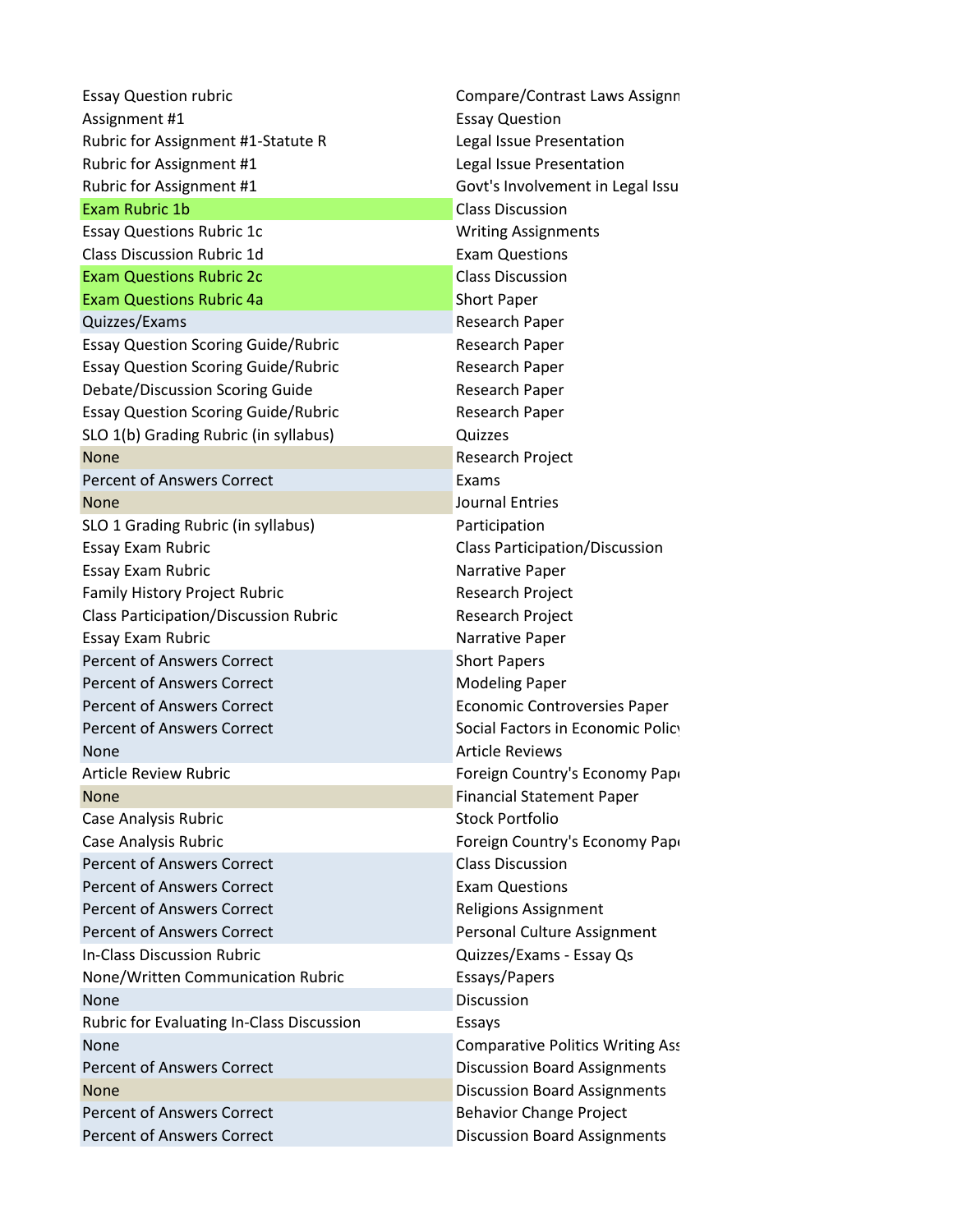| <b>Percent of Answers Correct</b>              | <b>Discussion Board Assignments</b> |
|------------------------------------------------|-------------------------------------|
| <b>Percent of Answers Correct</b>              | Behavior Change/Comm Svc Pro        |
| <b>Percent of Answers Correct</b>              | <b>None</b>                         |
| <b>Writing Assignment Rubric</b>               | <b>Essay Responses</b>              |
| <b>Percent of Answers Correct</b>              | <b>None</b>                         |
| <b>Writing Assignment Rubric</b>               | Discussion                          |
| <b>Writing Assignment Rubric</b>               | <b>Final Exam</b>                   |
| <b>Percent of Answers Correct</b>              | <b>None</b>                         |
| Written response 1b 1c 2c 4c and 4d (Appdx A1) | <b>Class Discussions</b>            |
| Written response 1b 1c 2c 4c and 4d (Appdx A1) | <b>Article Summary</b>              |
| Tables-Graphs 1d (Appdx 4)                     | Exams                               |
| Written response 1b 1c 2c 4c and 4d (Appdx A1) | <b>Group Discussions</b>            |
| Written response 1b 1c 2c 4c and 4d (Appdx A1) | Research Paper                      |
| Written response 1b 1c 2c 4c and 4d (Appdx A1) | <b>Case Study Presentation</b>      |
| <b>Oral Presentation 1b</b>                    | Post Test                           |
| Writing 1c 2c 4c                               | <b>Country Brief Paper</b>          |
| <b>Percent of Answers Correct</b>              | Quizzes                             |
| Writing 1c                                     | <b>Country Brief Paper</b>          |
| Writing 1c                                     | Quizzes                             |
| <b>Percent of Answers Correct</b>              | <b>Country Brief Paper</b>          |
| None                                           | Journal Article Pre/Post Test       |
| None                                           | Table Pre/Post Test                 |
| None                                           | Journal Article Pre/Post Test       |
| <b>None</b>                                    | Journal Article Pre/Post Test       |
| <b>Reading Comprehension</b>                   | <b>Research Report Exercises</b>    |
| <b>Final Project Paper</b>                     | Poster                              |
| <b>Final Project Paper</b>                     | <b>Research Report</b>              |
| <b>Final Project Paper</b>                     | <b>Exam Essay Question</b>          |
| <b>Final Project Paper</b>                     | <b>Exam Essay Question</b>          |
| Discussion/Participation Rubric                | <b>Exam Essay Question</b>          |
| <b>None</b>                                    | <b>Writing Assignments</b>          |
| Writing Assessment Scoring Guides (all three)  | Reflections/Film Reactions          |
| <b>None</b>                                    | Writing Assignment (social inequ    |
| None                                           | <b>Writing Assignments</b>          |
| None                                           | <b>Writing Assignments</b>          |
| <b>None</b>                                    | Writing Assignment (socializatio    |
| <b>Writing Assessment Rubric</b>               | Participation (No SLO)              |
| <b>Writing Assessment Rubric</b>               | <b>Short Papers</b>                 |
| <b>Writing Assessment Rubric</b>               | <b>Short Papers</b>                 |
| <b>Writing Assessment Rubric</b>               | Group Project                       |
| <b>Class Participation Rubric</b>              | <b>Group Project</b>                |
| Writing Assessment Rubrie (4d not included)    | <b>Group Project</b>                |
| Average of 4 quizzes                           |                                     |
| Bar chart rubric                               |                                     |
| Common MC test item score                      |                                     |
| Oral presentation rubric                       |                                     |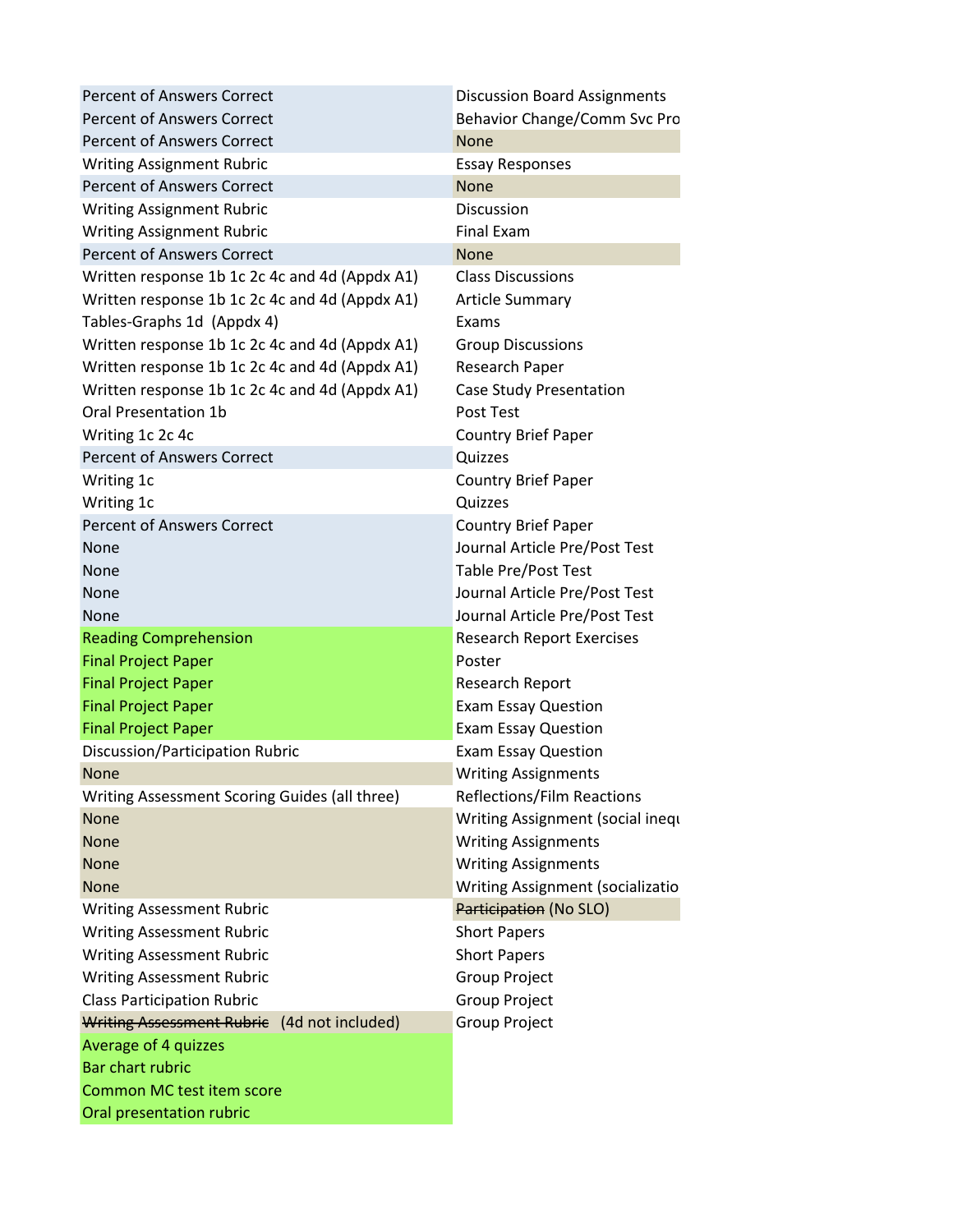## **TITLE Measure two**

Capstone Presentation Rubric (OPT) Reading Value Rubric Capstone Project Rubric Capstone Project Rubric ART 499c Workshop Rubric 2 Written Assignment (Response to Reading) ART 499c Art Review Rubric 2 ART 499c Art Review Rubric 2 Capstone Presentation Rubric Final Reading Comprehension Rubric Capstone Project Rubric ASTR 499 Project Rubric Capstone Presentation Rubric Essays/Quizzes BIOL 499c Term Paper Written Evaluation Rubric BIOL 499c Term Paper Written Evaluation Rubric Capstone Presentation Rubric Essay Rubric Essay Rubric Essay Rubric Capstone Presentation Rubric Article Analysis Sheet None None Presentation Seminar Rubric Article Rubric Final Paper Rubric Capstone Project Rubric COMM 499c Group Activity Rubrics (there are 2) To be provided by instructor To be provided by instructor COMM 499c Group Activity Rubrics (there are 2) CRIM Discussion Rubric CRIMCJ Reading Comprehension Rubric Written Communication CRIM Pracicum Capstone Paper Rubric Capstone Presentation Rubric Pre/Post Test Rubric Capstone Project Rubric Capstone Project Rubric Senior Thesis Advisor Rubric Senior Thesis Liteature Review Rubric Capstone Project Rubric Capstone Project Rubric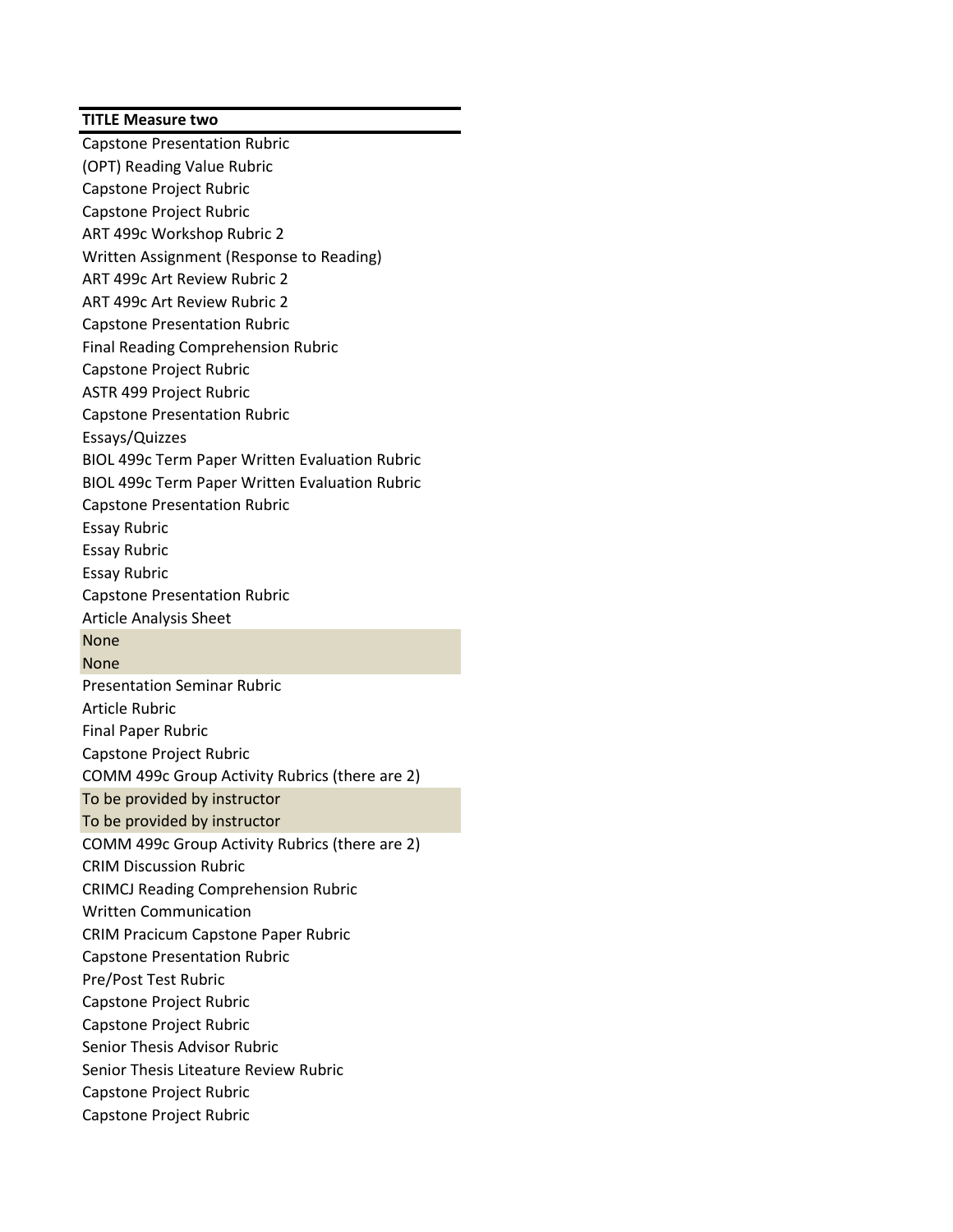Discussion Rubric Pre/Post Test Rubric Critical Thinking Writing Rubric Critical Thinking Writing Rubric In Class Discussion Grading Rubric Obsterics Pre/Post Test Rubric Writing Assessment Scoring Guide Rubric Gynecology Image Testing Rubric Record of Instructional Event Rubric (OPT) Reading Value Rubric Capstone Project Rubric Capstone Project Rubric Record of Instructional Event Rubric (OPT) Reading Value Rubric Capstone Project Rubric Capstone Project Rubric Student Feedback Sheet Percent of Answers Correct Capstone Project Rubric Capstone Project Rubric Capstone Presentation Rubric

(OPT) Reading Value Rubric Reading Value Rubric Rubric for Unit Rationale Capstone Presentation Rubric Reading Value Rubric Rubric2forFrench1c Rubric2forFrench1c

Capstone Presentation Rubric Capstone Project Rubric (GenEd Rubric A) Capstone Project Rubric (GenEd Rubric A) None Capstone Presentation Rubric (OPT) Reading Value Rubric Capstone Project Rubric Journal Self-Asessment Rubric Capstone Presentation Rubric (OPT) Reading Value Rubric Capstone Project Rubric Capstone Project Rubric None HLTH 499c Self Assessment Reading Value Rubric With Addendum Journal Rubric Mock Interview ruric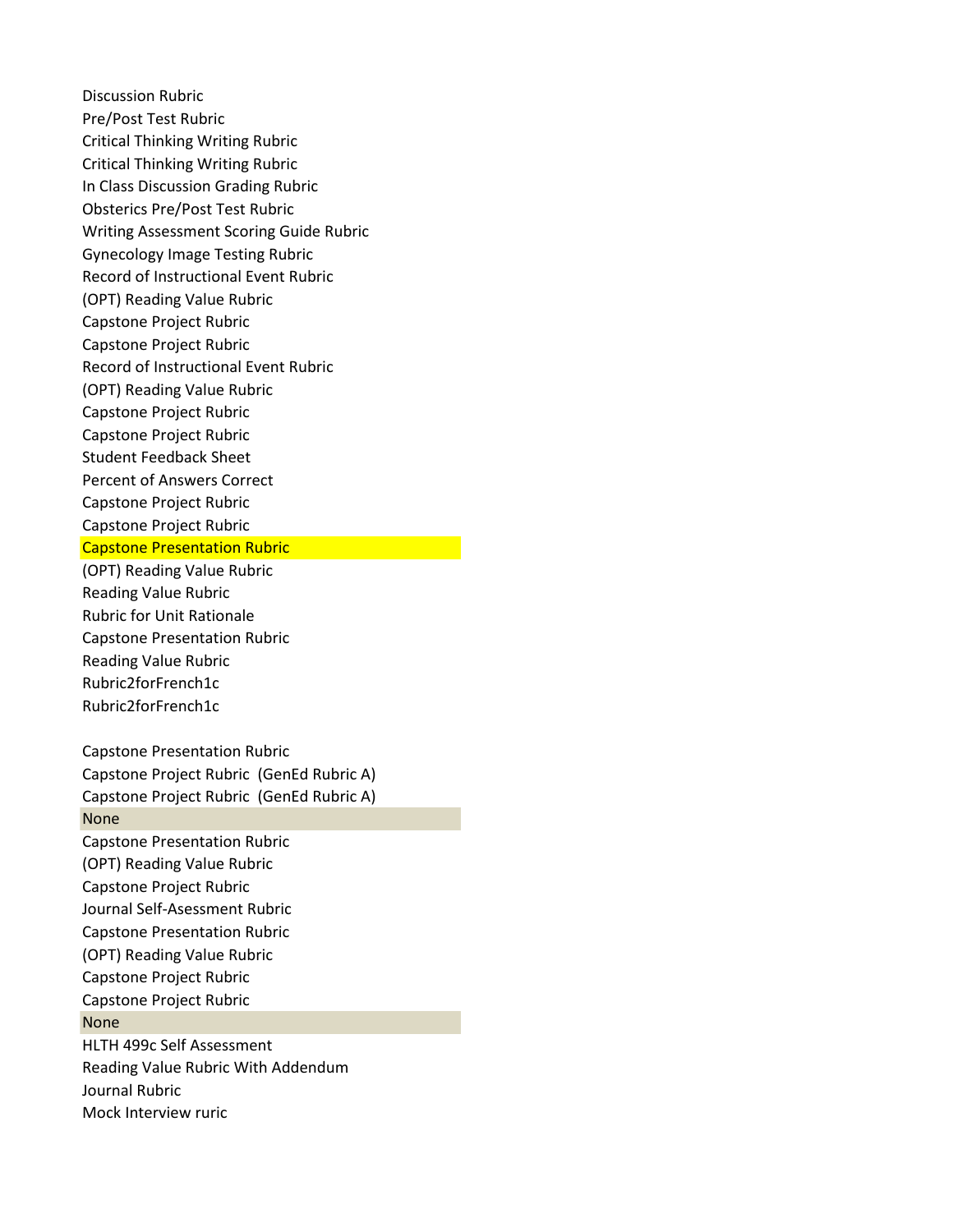Diversity Readings Assessment Rubric TPA Presentation Rubric Capstone Presentation Rubric Rubric for Presentations (OPT) Reading Value Rubric None IET 499c Rubric for Reports Group Presentation Rubric (Rubric 1a) (OPT) Reading Value Rubric Article Grading Rubirc 1c Article Grading Rubirc 1c International Studies Presentation Rubric 2-11 Pre/Post Test Rubric Writing Rubric Essays and Final Project Rubric Group Presentation Rubric Current Event Rubric Participation Rubrics Case Analysis Rubrics Case Analysis Rubrics Capstone Presentation Rubric Reading Quiz Capstone Project Rubric Module 4 Grading Rubric Capstone Presentation Rubric Journal Rubric None None Capstone Presentation Rubric Discussion Board Grading Rubric Clinical Reflection Rubric None Practical Skills Assessment Rubric Final Exam Practical Skills Assessment Rubric Practical Skills Assessment Rubric Rubric PHIL-2 Presentations Rubric PHIL-1 Reading

Test Application Rubric Capstone Presentation Rubric

Rubric PHIL-3 Student Paper Rubric PHIL-3 Student Paper Presentation Ethics Rubirc Test Application Rubric Writing Audience Rubric

GenEd Rubric Reading Comprehension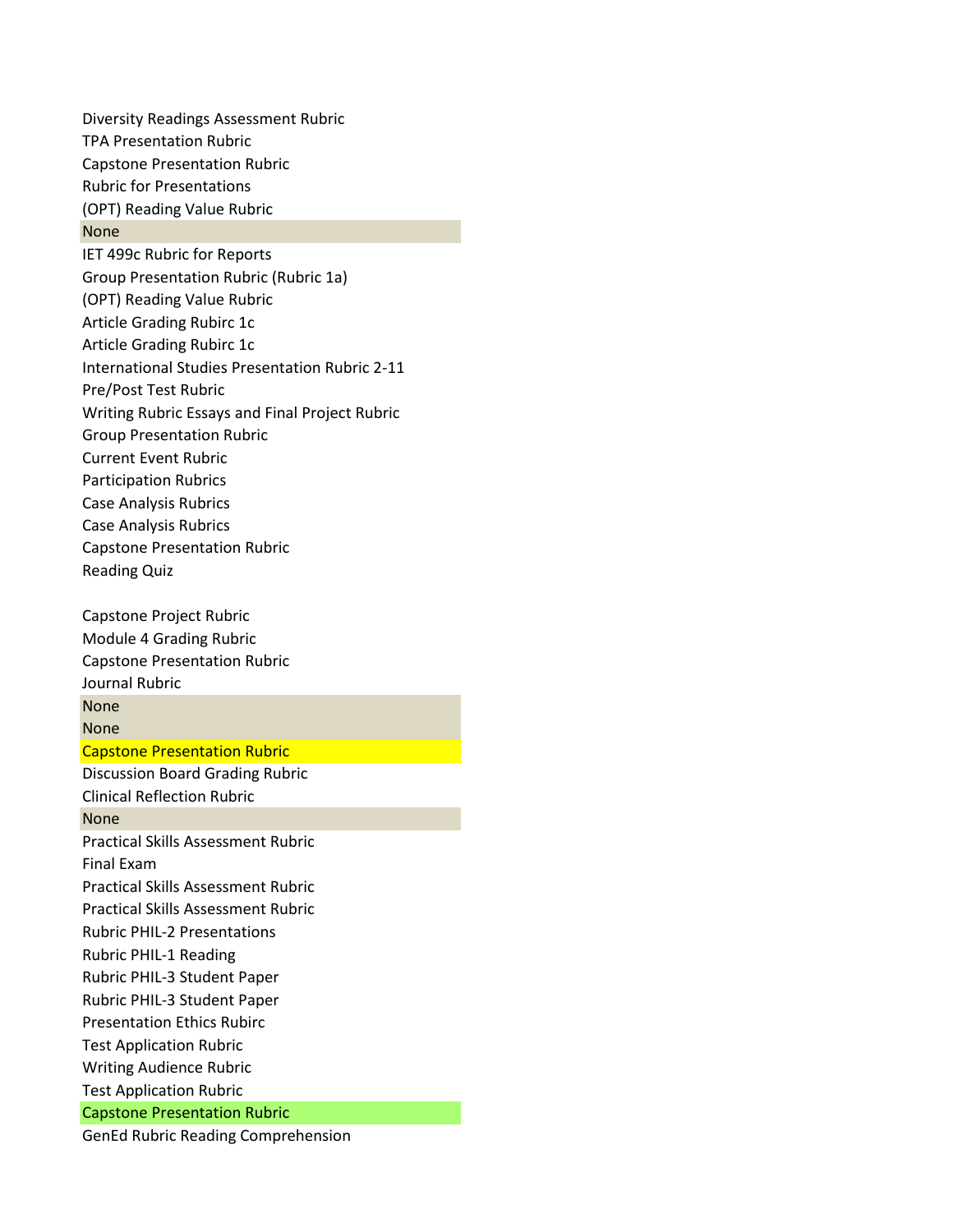Assessment Rubric for Written Communication Skills None Objective Presentation Rubric None Writing Rubric Writing Rubric Capstone Presentation Rubric Reading Comprehension Rubric Written Communication Value Rubric Capstone Project Rubric Rubric 2 for Spanish 1a (OPT) Reading Value Rubric Rubric 2 for Spanish 1c Rubric 2 for Spanish 1c On-line Discussion Rubric (OPT) Reading Value Rubric On-line Discussion Rubric On-line Discussion Rubric Capstone Presentation Rubric 2 Reading Comprehension Rubric Capstone Project Rubric Capstone Project Rubric CDR/Presentation Rub. Evaluation of Case Staffing Questions/Answers Evaluate Your Test Results Rubric Capstone Project Rubric Research Project Rubric Capstone Presentation Assessment Rubric 1a2 Professional Materials Rubric Project Contract, Abstract, and Calendar Rubric Capstone Project Rubric Mock Interview ruric Grading Rubric Resume Writing Rubirc PBL Rubric Sampling Theory & Labortory Rubrics Exam Question Rubrics In-Class Activity Rubric Exam Question Rubrics Problem Solving/Mini Project Rubric Exam Question Rubrics Exam Question Rubrics Exam Question Rubrics In-Class Activity Rubric In-Class Activity Rubric In-Class Activity Rubric In-Class Activity Rubric Rubric In Development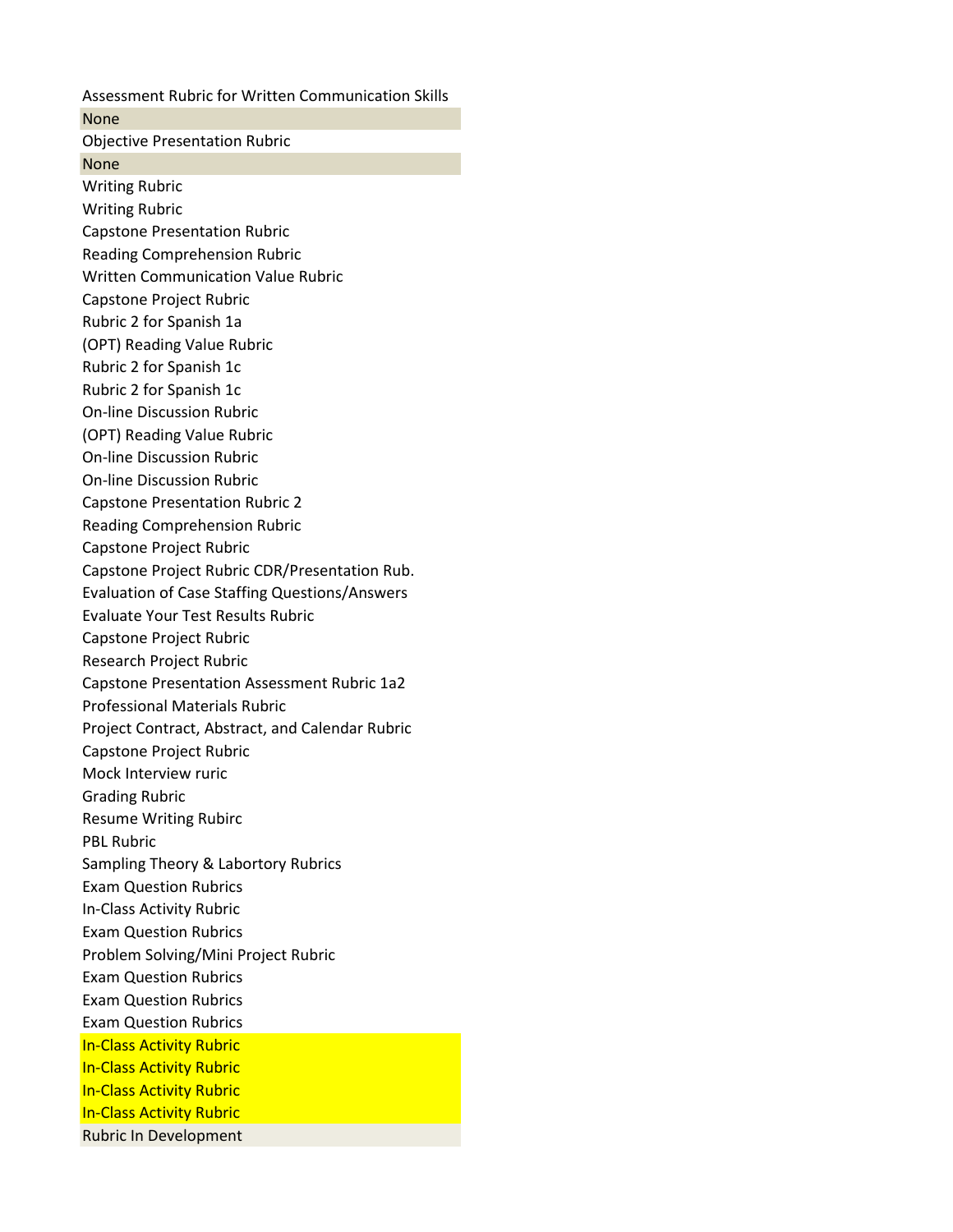| <b>In-Class Activity Rubric</b>                   |
|---------------------------------------------------|
| <b>In-Class Activity Rubric</b>                   |
| <b>In-Class Activity Rubric</b>                   |
| <b>Rubric In Development</b>                      |
| <b>In-Class Activity Rubric</b>                   |
| <b>In-Class Activity Rubric</b>                   |
| <b>In-Class Activity Rubric</b>                   |
| <b>Rubric In Development</b>                      |
| <b>NCA Competent Speaker Form</b>                 |
| <b>Department Rubric</b>                          |
| <b>Department Rubric</b>                          |
| <b>Rubric for Assessing Writing Effectiveness</b> |
| <b>Rubric for Assessing Writing Effectiveness</b> |
| <b>Percent of Answers Correct</b>                 |
| <b>Rubric for Assessing Writing Effectiveness</b> |
| <b>Rubric for Assessing Writing Effectiveness</b> |
| <b>Rubric for Assessing Writing Effectiveness</b> |
| None                                              |
| None                                              |
| See CORE W writing rubrics                        |
| See CORE W writing rubrics                        |
| None                                              |
| None                                              |
| <b>Examination Rubric</b>                         |
|                                                   |
| <b>Class Discussion Rubric</b>                    |
| <b>Examination Rubric</b>                         |
| <b>Examination Rubric</b>                         |
| <b>Essay Exam Rubric</b>                          |
| <b>Class Participation Rubric</b>                 |
| <b>Class Participation Rubric</b>                 |
| Web Assignment Rubric                             |
| <b>Writing Assessment Scoring Guide Rubric</b>    |
| <b>Class Discussion Rubric</b>                    |
| Writing Assessment Scoring Guide Rubric           |
| <b>Class Discussion Rubric</b>                    |
| None                                              |
| <b>Graded Exam Questions</b>                      |
| <b>Graded Exam Questions</b>                      |
| <b>Graded Exam Questions</b>                      |
| <b>Graded Exam Questions</b>                      |
| Rubric for 1c                                     |
| Rubric for 4b                                     |
| Rubric for 6a                                     |
| Rubric for 6b                                     |
| None                                              |
| <b>Grading Rubric for Writing Assignment</b>      |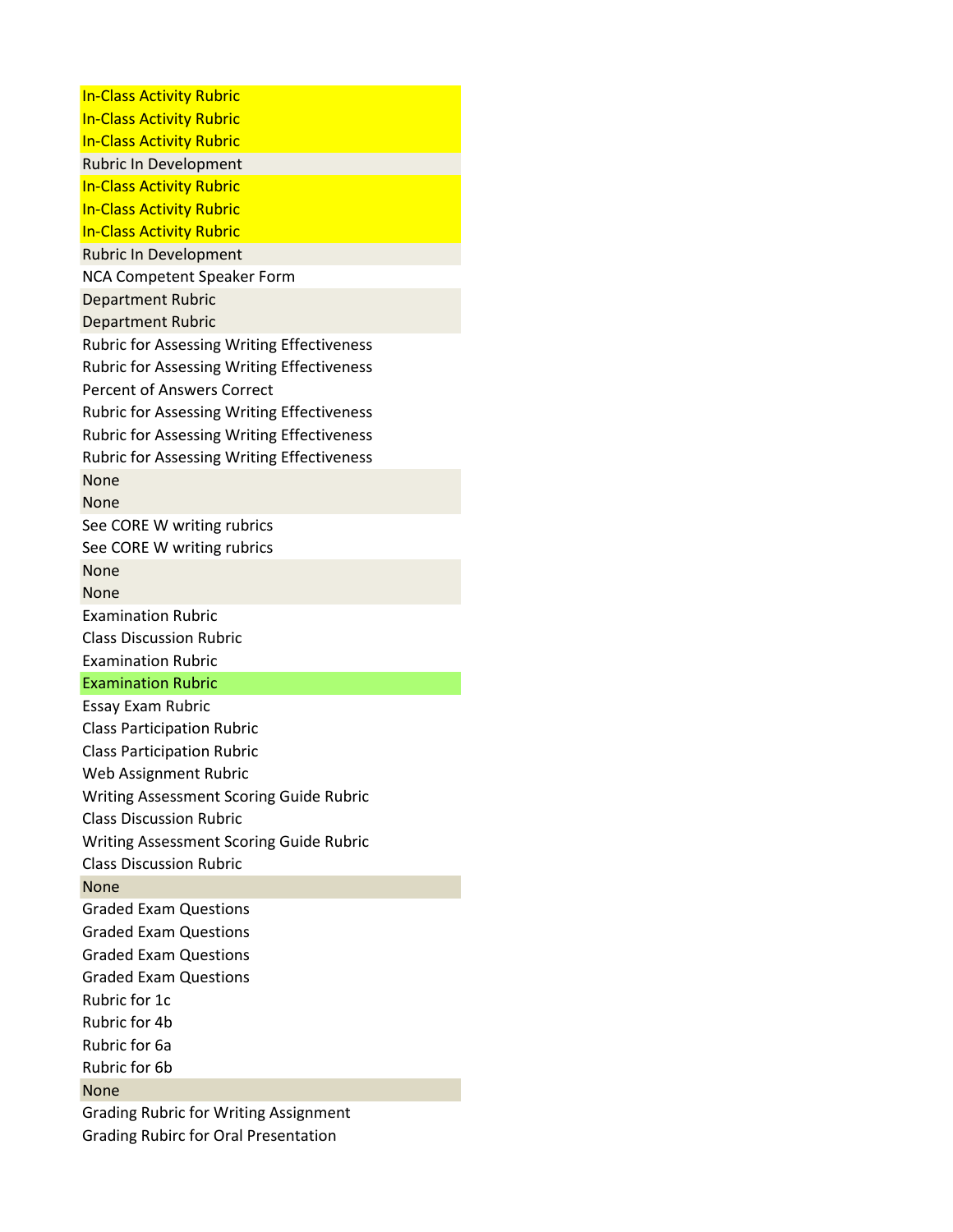Grading Rubirc for Oral Presentation None None Writing Assignment Assessment None Musical Assessment (Within SLO Proposal) Visual/Musical Assessment (Within SLO Proposal Rubric B Rubric B Rubric B Rubric B Rubric B Rubric B Rubric B Rubric B Rubric D2 Rubric D4 Rubric D6 Rubric D8 Rubric D9 Quizzes Rubric 1c Quiz Rubric 6a Quiz Within SLO Proposal Within SLO Proposal Within SLO Proposal Within SLO Proposal SLO 1b Activity 2 Rubric SLO 4b Activity 2 Rubric Percent of Answers Correct Rubric 4b2 Quiz Rubric for 4b Asseessment Rubric for Essay Style Exams Asseessment Rubric for Essay Style Exams Asseessment Rubric for Essay Style Exams Historical Narrative Paper Rubric Primary Source Analysis Paper Rubric Newspaper Review Rubric Response Paper Rubirc Comparative Analysis Paper Rubric Comparative Analysis Paper Rubric Answer Rubric D2 Rubric D4 Answer Rubic D6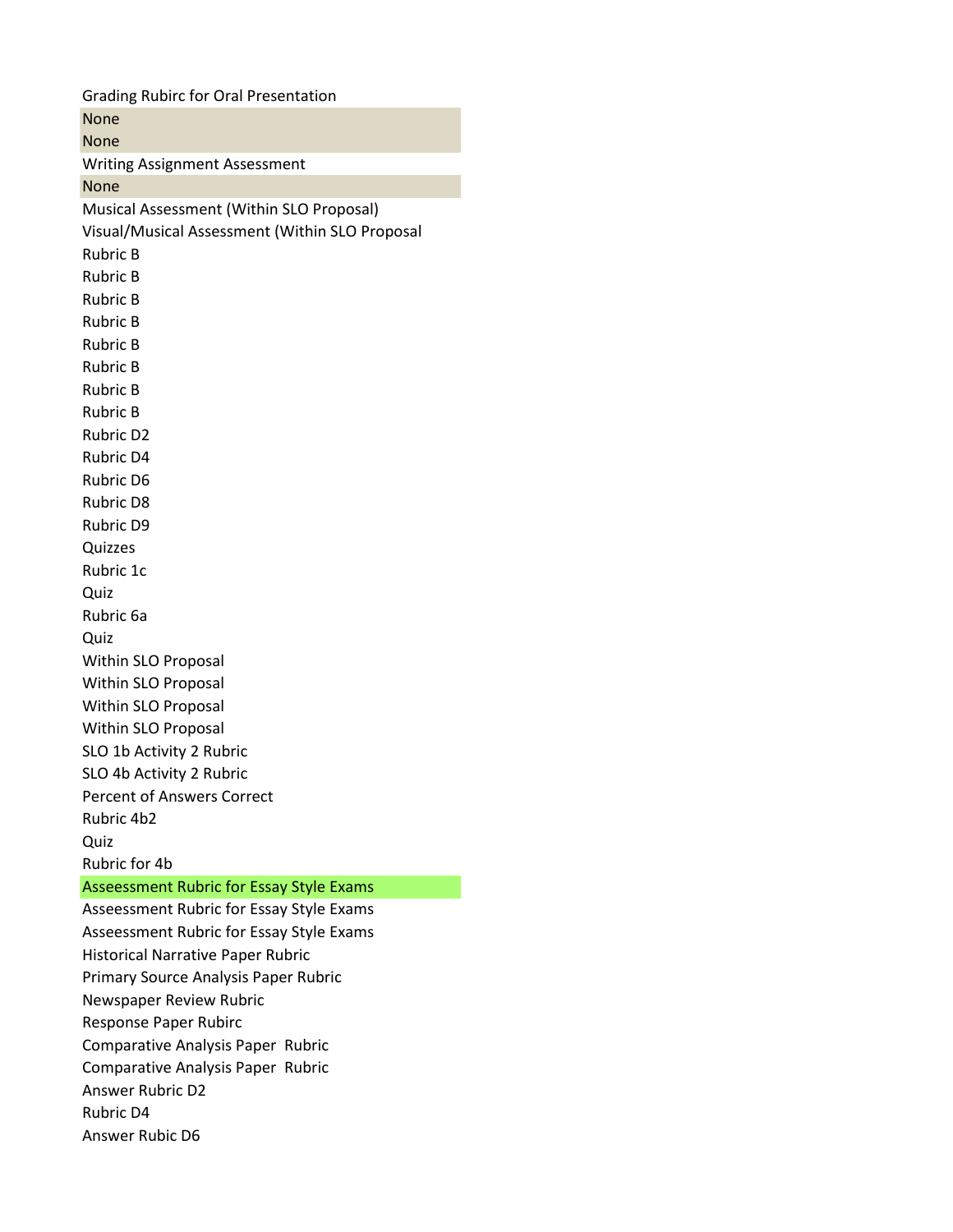| Handouts                                             |
|------------------------------------------------------|
| None                                                 |
| None                                                 |
| Exam scores                                          |
| <b>BIOL 105 Graph Rubric</b>                         |
| Rubric for SLO 2b #2                                 |
| Rubric for SLO 4d                                    |
| Exam/Quiz score                                      |
| Exam score                                           |
| Exam score                                           |
| SLO 1c Grading Rubric                                |
| None                                                 |
| None                                                 |
| None                                                 |
| None                                                 |
| None                                                 |
| None                                                 |
| None                                                 |
| <b>Exam Questions Rubric</b>                         |
| <b>Exam Questions Rubric</b>                         |
| <b>Quiz/Exam Questions</b>                           |
| <b>Exam Questions Rubric</b>                         |
| <b>Percent of Answers Correct</b>                    |
| Subjective Grading (Instructor's Terminology)        |
| <b>Presentation Assignment Assessment</b>            |
| Reading and Reflection Quiz/Class Discussion Scoring |

Rubric 1b

Test or Reading Quiz Scoring Rubric 1d

Test or Reading Quiz Scoring Rubric 2b

Test or Reading Quiz Scoring Rubric 5a

Test or Reading Quiz Scoring Rubric 5b Test or Reading Quiz Scoring Rubric 5c

Reading and Reflection Quiz/Class Discussion Scoring Rubric 1b Exam Question/Reading and Reflection Quiz Scoring Rubric 1d Exam Question/Reading and Reflection Quiz Scoring Rubric 2b Exam Question/Reading and Reflection Quiz Scoring Rubric 5a Exam Question/Class Discussion/Term Paper Scoring Rubric 5b Exam Question/Reading and Reflection Quiz/Class Discussion Scoring Rubric 5c Reading Quiz/Class Discussion Scoring Rubric 1b Test Question/Reading Quiz Scoring Rubric 1d Test Question/Reading Quiz Scoring Rubric 2b Test Question/Reading Quiz Scoring Rubric 5a

Test Question/Class Discussion Scoring Rubric 5b

Test Ques./Reading Quiz/Dis. Scoring Rubric 5c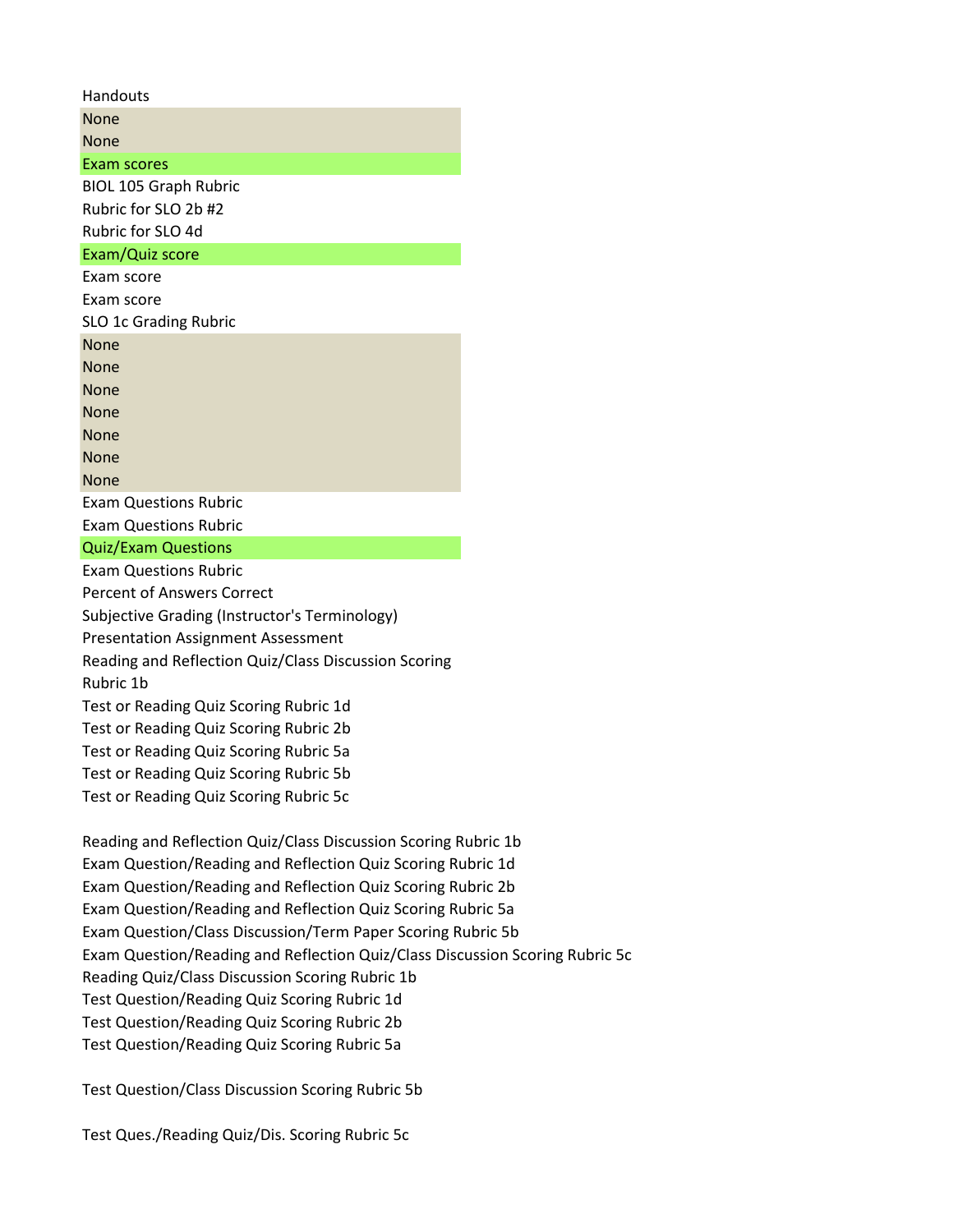| <b>Topic Discussion Rubric</b>     |
|------------------------------------|
| None                               |
| <b>Isobar Pt Awards</b>            |
| <b>Percent of Answers Correct</b>  |
| <b>Flood Control Debate Rubric</b> |
|                                    |
| <b>Percent of Answers Correct</b>  |
| <b>Class Discussion Rubric</b>     |
| <b>Percent of Answers Correct</b>  |
| None                               |
| <b>Percent of Answers Correct</b>  |
| <b>Flood Control Debate Rubric</b> |
|                                    |
| <b>Percent of Answers Correct</b>  |
| <b>Fxam Rubrics</b>                |
| <b>Written Communcation Skills</b> |
| <b>Exercise Rubric</b>             |
| <b>Discussion Rubric</b>           |
| Exam Rubrics                       |
| <b>Discussion Rubric</b>           |
| <b>Exercise Rubric</b>             |
| <b>Percent of Answers Correct</b>  |
| <b>Percent of Answers Correct</b>  |
| None                               |
| <b>Percent of Answers Correct</b>  |
| None                               |
| None                               |
| Lab Exercise Rubric 1b             |
| <b>Research Paper Rubric 1c</b>    |
| Lab Exercise Rubric 1d             |
| <b>Class Discussion Rubric 2b</b>  |
| Lab Exercise Rubric 5a             |
| <b>Exam Questions Rubric 5b</b>    |
| <b>Class Discussion Rubric 5c</b>  |
| Rubric SLO 1b                      |
| Rubric SLO 1c                      |
| Rubric SLO 1d                      |
| Rubric SLO 2b                      |
| Rubric SLO 5a                      |
| <b>None</b>                        |
| Rubric SLO 5c                      |
| None                               |
| None                               |
| None                               |
| <b>Percent of Answers Correct</b>  |
| None                               |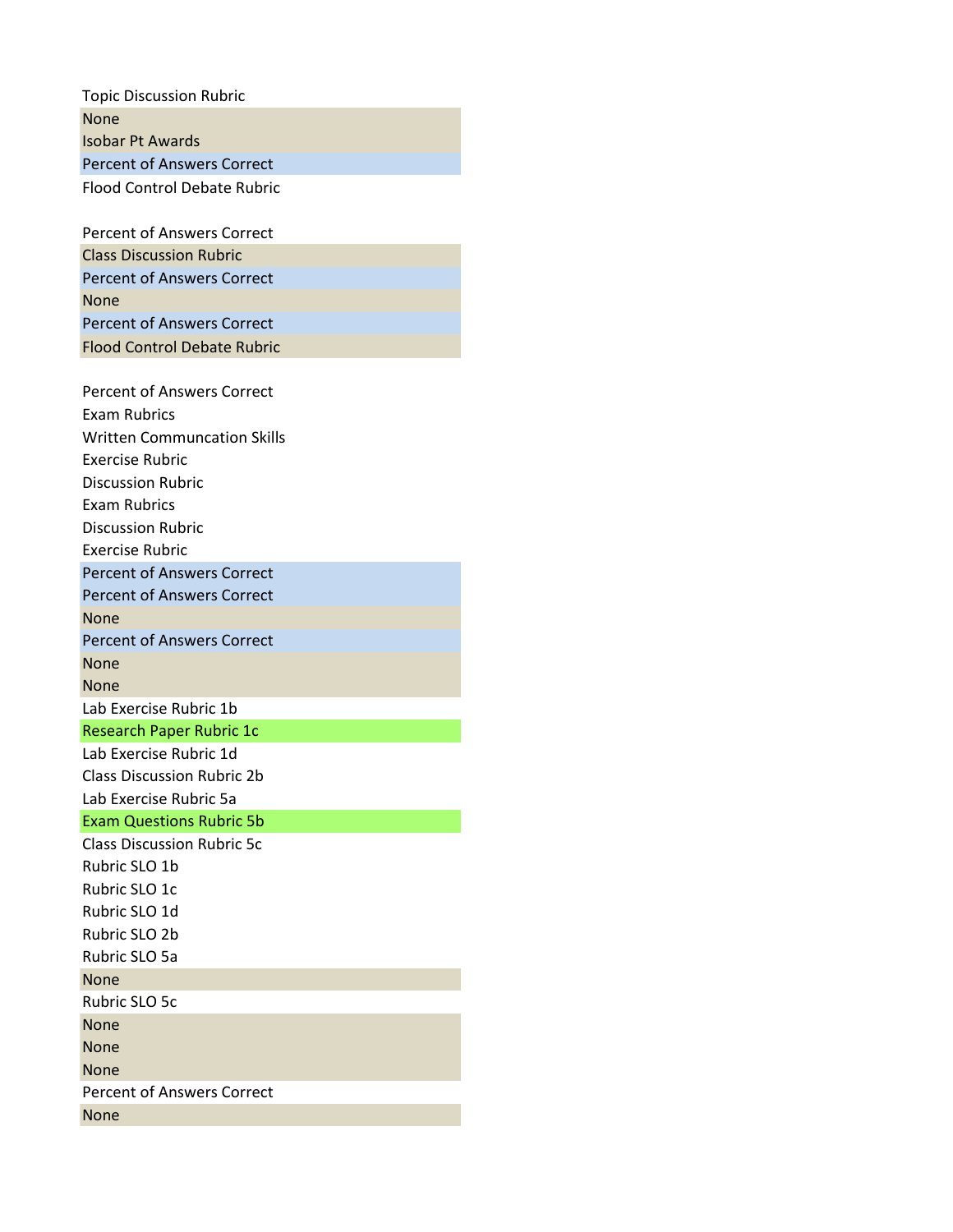| <b>None</b>                                                 |
|-------------------------------------------------------------|
| None                                                        |
| None                                                        |
| <b>None</b>                                                 |
| None                                                        |
| None                                                        |
|                                                             |
| <b>Financial Statement Analysis rubric</b>                  |
|                                                             |
| None                                                        |
| <b>Rubrics C and B</b>                                      |
| <b>Written Communication Skills rubric</b>                  |
| <b>Rubric D</b>                                             |
| <b>Rubrics C and B</b>                                      |
| <b>Written Communication Skills rubric</b>                  |
| None                                                        |
| Written Communication Skills rubric                         |
| In Class Presentations rubric                               |
| In Class Presentations rubric                               |
| In Class Presentations rubric                               |
| Response Paper Rubirc                                       |
| <b>Response Paper Rubirc</b>                                |
| Movie Poster Rubric                                         |
| Response Paper Rubirc                                       |
| Response Paper Rubirc                                       |
| <b>Writing Assessment Rubric</b>                            |
| <b>Writing Assessment Rubric</b>                            |
| <b>Writing Assessment Rubric</b>                            |
| <b>Presentations Rubirc</b>                                 |
| <b>Writing Assessment Rubric</b>                            |
| Case Study Rubric                                           |
| Individual Project Rubric<br><b>Class Discussion Rubric</b> |
|                                                             |
| <b>Group Project Rubric</b>                                 |
| Individual Project Rubric                                   |
| A Priori Reading Comprehension Questions Rubric             |

A Priori Reading Comprehension Questions Rubric

A Priori Reading Comprehension Questions Rubric

A Priori Reading Comprehension Questions Rubric Rubric Mentioned But Not Attached None Comparisons Paper Rubric Class Participation Rubric